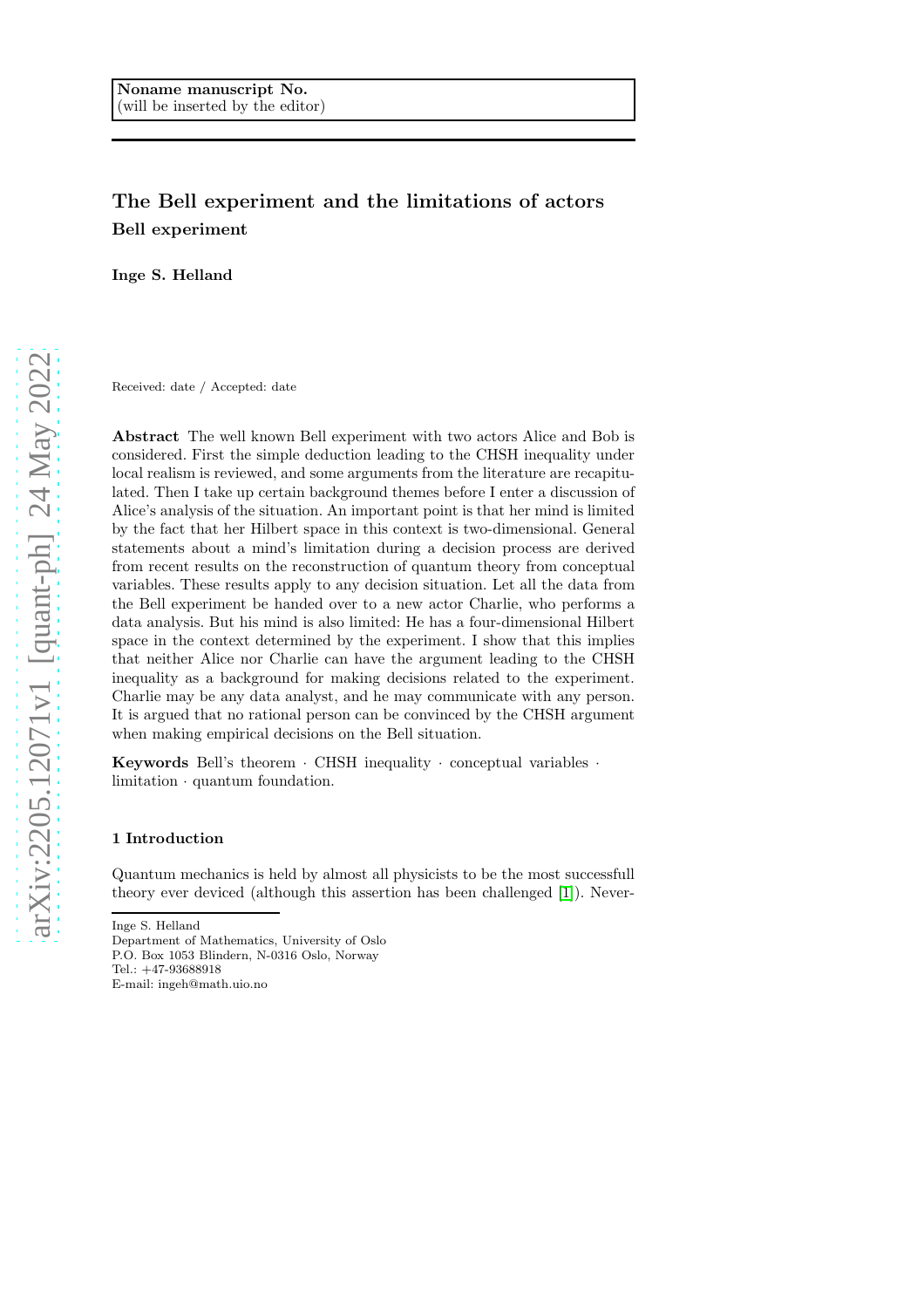theless there has been and still are serious discussions about the interpretation of the theory. The relevant Wikipedia entry lists more than 16 different interpretations of quantum mechanics. Although some of these are related, this is obviously not a satisfying situation.

Much of the present discussion has centered around the Bell theorem [\[2\]](#page-16-1): Quantum theory is inconsistent with local realism. In more concrete terms, the Bell inequalities, in particular the CHSH inequality [\[3\]](#page-16-2), which is derived by a simple argument assuming local realism, can be violated by quantum mechanics.

This has raised the question: Can the CHSH inequality also be violated by Nature, regardless of whether or not quantum mechanics is seen as an allembracing true theory? Numerous experiments have been done to test this question, the first by Aspect et al. [\[4\]](#page-16-3). These experiments have been criticized, and a list of possible loopholes have been identified [\[5\]](#page-17-0). Finally. in 2015 several loophole-free experiments were performed [\[6\]](#page-17-1) [\[7\]](#page-17-2), and the conclusion seems to be clear: There exist conditions under which the CHSH inequality is violated in practice.

This has lead to new discussions: Should we abandon the hypothesis of locality, which seems to contradict relativity theory? (Using seemingly reasonable arguments, this is for instance claimed in [\[8\]](#page-17-3).) Or should we in some sense or other question realism as a universal assumption?

In the present article, I will argue for a version of non-realism: From a general theorem on Hilbert space reconstruction it is proved that the mind of any actor will be limited in a given context. In concrete terms he is not able to have in his mind more than two relevant maximally accessible conceptual variables when making a decision, if these are essentially different and both related to his main thought. These terms are precisely defined. Applied to the Bell experiment, this is shown to imply that no actor is able to have all the assumptions behind the CHSH inequality in his mind in a context where he is to make decisions related to the experiment.

My arguments will rely on a general epistemic interpretation of quantum theory, advocated in the book [\[9\]](#page-17-4). More details will be given below.

## 2 The Bell experiment and the CHSH inequality

Two observers Alice and Bob are spacelikely separated at the moment when they observe. Midways between them is a source of entangled spin 1/2 particles, one particle in a pair is sent towards Alice, the other towards Bob. In concrete terms, the joint state of the two particles is given by

<span id="page-1-0"></span>
$$
|\psi^0\rangle = \frac{1}{\sqrt{2}}(|1+\rangle|2-\rangle - |1-\rangle|2+\rangle). \tag{1}
$$

Here and in the following the spin component in any direction is normalized to  $\pm 1$ . In [\(1\)](#page-1-0)  $|1u\rangle$  means that the spin component of particle 1 in some fixed (z) direction is u, while  $|2v\rangle$  means that the spin component of particle 2 in the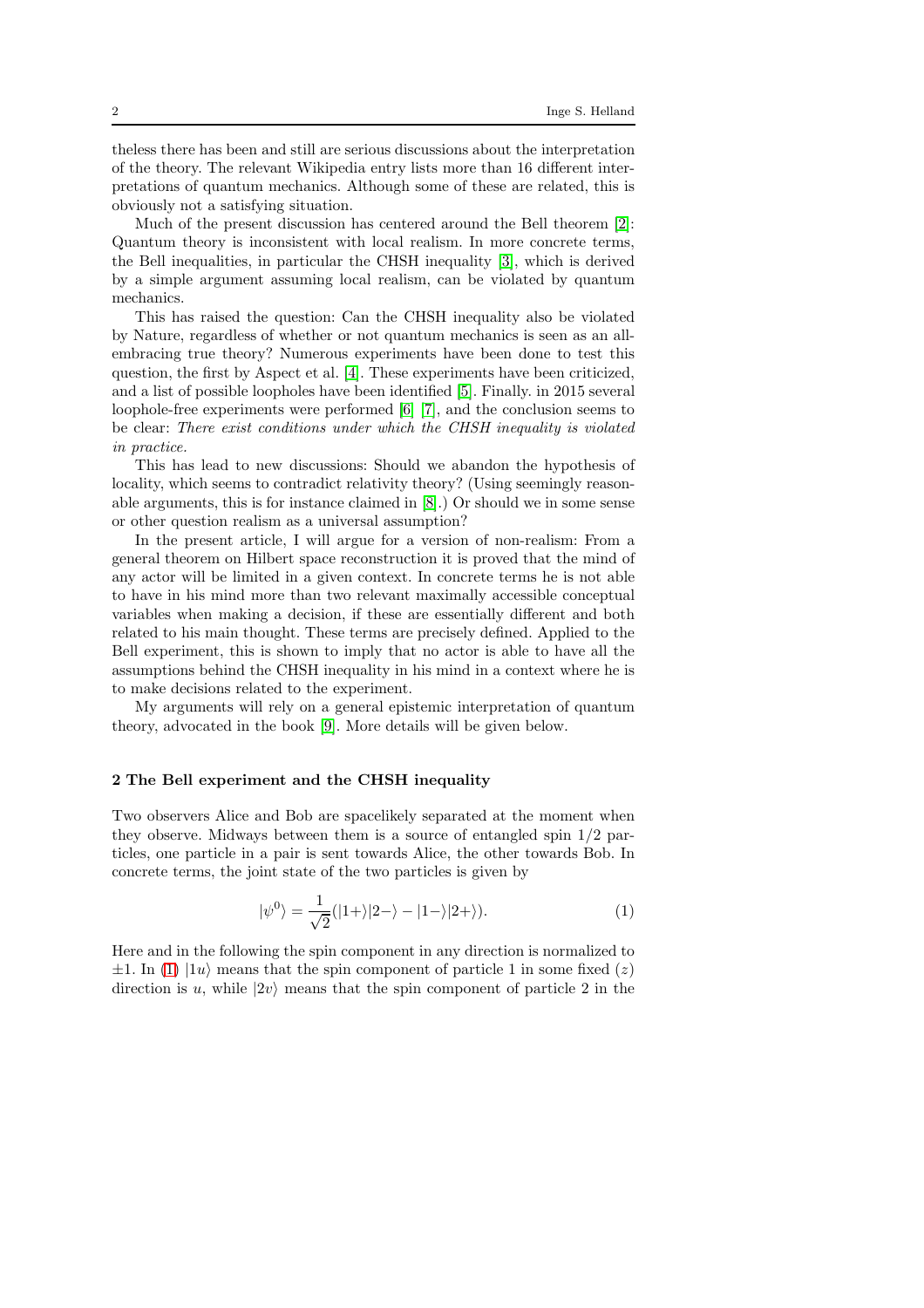z-direction is v. This state expresses that the total spin of the two particles is 0. One can imagine that these particles previously have been together in some bound state with spin 0.

Alice is given the choice between measuring the spin component of her particle in one of two directions  $a$  or  $a'$ . If she measures in the *a*-direction, her response  $(\pm 1)$  is called A, and if she measures in the  $a'$  direction, her response is called  $A'$ . Similarly, Bob can measure in one of two directions  $b$  (giving a response  $B$ ) or  $b'$  (giving a response  $B'$ ). The whole procedure is repeated n times with different entangled particle pairs and with different directions/ settings chosen by Alice and Bob.

We now temporarily take the point of departure that all these response variables exist in some sense. This can be seen as an assumption on realism. At the very least, we will assume that this point of departure is meaningful for some observer or for a group of communicating observers.

Since all responses then are  $\pm 1$ , we then have the inequality

<span id="page-2-0"></span>
$$
AB + A'B + AB' - A'B' = A(B + B') + A'(B - B') \le 2.
$$
 (2)

The argument for this is simply:  $B$  and  $B'$  are either equal to one another or unequal. In the first case,  $B - B' = 0$  and  $B + B' = \pm 2$ ; in the last case  $B - B' = \pm 2$  and  $B + B' = 0$ . Therefore,  $AB + A'B + AB' - A'B'$  is equal to either A or A', both of these being  $\pm 1$ , multiplied by  $\pm 2$ . All possibilities lead to  $AB + A'B + AB' - A'B' = \pm 2$ .

From this, a statistician will argue: Assume that we can consider  $A, A', B$ and B' as random variables, defined on the same probability space  $(\Omega, \mathcal{F}, P)$ . Then by taking expectations over the terms in [\(2\)](#page-2-0), we find

<span id="page-2-1"></span>
$$
E(AB) + E(A'B) + E(AB') - E(A'B') \le 2.
$$
 (3)

A physicist will have a related argument: Assume that there is a hidden variable  $\lambda$  such that  $A = A(\lambda), A' = A'(\lambda), B = B(\lambda)$  and  $B' = B'(\lambda)$ . The assumption that such a hidden variable exists, is called local realism in the physical literature. By integrating over the probability distribution  $\rho$  of  $\lambda$ , this gives

<span id="page-2-2"></span>
$$
E(AB) = \int A(\lambda)B(\lambda)\rho(\lambda)d\lambda
$$
 (4)

etc.. Thus by integrating term for term in [\(2\)](#page-2-0), we again find [\(3\)](#page-2-1).

Of course the above two arguments are equivalent; it is just a question of using either the notation  $(\omega, P)$  or  $(\lambda, \rho)$ . There are different traditions here. These arguments are reviewed and discussed in detail by Richard Gill [\[10\]](#page-17-5).

The inequality [\(3\)](#page-2-1) is called the CHSH inequality after the authors of [\[3\]](#page-16-2), and has been the source of much controversy. First, it is known that if we use quantum mechanics to model the above experiment, one can find settings such that the CHSH inequality is violated. Secondly, recent loophole-free experiments [\[6\]](#page-17-1) [\[7\]](#page-17-2) have shown that the CHSH inequality may be violated in practice.

Thus the simple assumptions sketched above for [\(3\)](#page-2-1) cannot hold.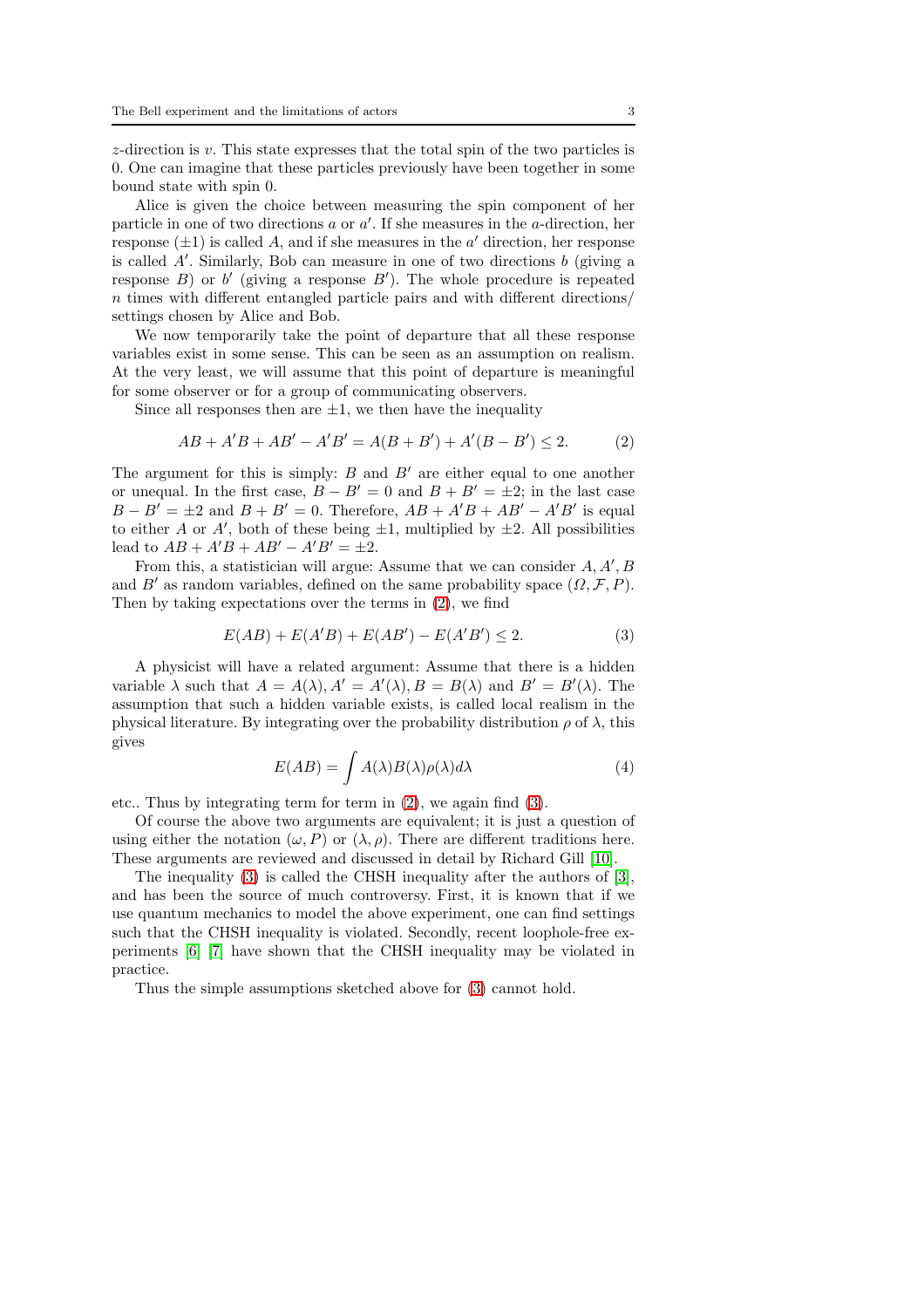## 3 Briefly on the literature

There is a large physical literature around these questions. First, various authors have used rather advanced arguments claiming that Bell's theorem is wrong, and these arguments have each time been countered by Gill and collaborators (see for instance [\[11\]](#page-17-6)). Much of the literature has recently been reviewed by Kupczynski [\[12\]](#page-17-7), and Marian Kupczynski has also arrived at his own conclusions there. I agree with him that a joint probability distribution of  $(A, A', B, B')$  does not exist, hence that a joint probability distribution of the 4 variables  $(AB, AB', A'B, A'B')$  does not exist. In a physical setting, Justo Pastor Lambare [\[13\]](#page-17-8) has argued that this should imply that 4 different hidden variables  $\lambda_i$  should be chosen in the equations corresponding to [\(4\)](#page-2-2).

Another interesting argument has been put forward by Ilja Schmelzer [\[8\]](#page-17-3). He argues that the key formula

<span id="page-3-0"></span>
$$
E(AB|a,b) = \int A(a,b,\lambda)B(a,b,\lambda)\rho(\lambda)d\lambda
$$
 (5)

follows from the logic of plausible reasoning (the objective Bayesian interpretation of probability theory) taken alone, and therefore that the violation of the CHSH inequality has as a consequence that Einstein causality (in essence the assumption of nonlocality) has been violated.

To counter this last argument, we must go somewhat into the logic of plausible reasoning. Applied statistics is based upon a large number of propositions about parameters, and we may assume that the set of all these propositions form a Boolean algebra. The tradition in statistics is to associate such Boolean algebras with set theory, and in fact this association can be made precise. Mathematically, a Stone space is a compact totally disconnected Hausdorff space; these details are not too important. But Stone's representation theorem [\[14\]](#page-17-9) says that every Boolean algebra B is connected to a Stone space  $S(B)$  in the following sense: The topology on  $S(B)$  is generated by a (closed) basis consisting of all sets of the form  $\{x \in S(B)|b \in x\}$ . Then every Boolean algebra B is isomorphic to the algebra of subsets of its Stone space  $S(B)$  that are both closed and open.

The problem is to which extent one can associate probabilities to all such propositions about parameters. Here the answer depends on which school in statistical inference you belong to. An extreme Bayesian will be willing to assign probabilities to all propostions. Most statisticians find themselves in an in-between position, for some statements they can associate probabilities, epistemic probabilities, for some statements they can not. Sometimes, like when the problem in question has some symmetry and we can associate a prior to the right invariant measure of a transitive group  $G$ , one can act as a Bayesian, but often this attitude is not possible. In this article I will also support the frequentist tradition in statistics, where prior probabilities of propositions are not necessarily assumed to be available. Taking such an attitude, statements like  $(5)$  are not automatically true. In fact, we will argue below that all expectations and every statistical analysis should be taken from the point of view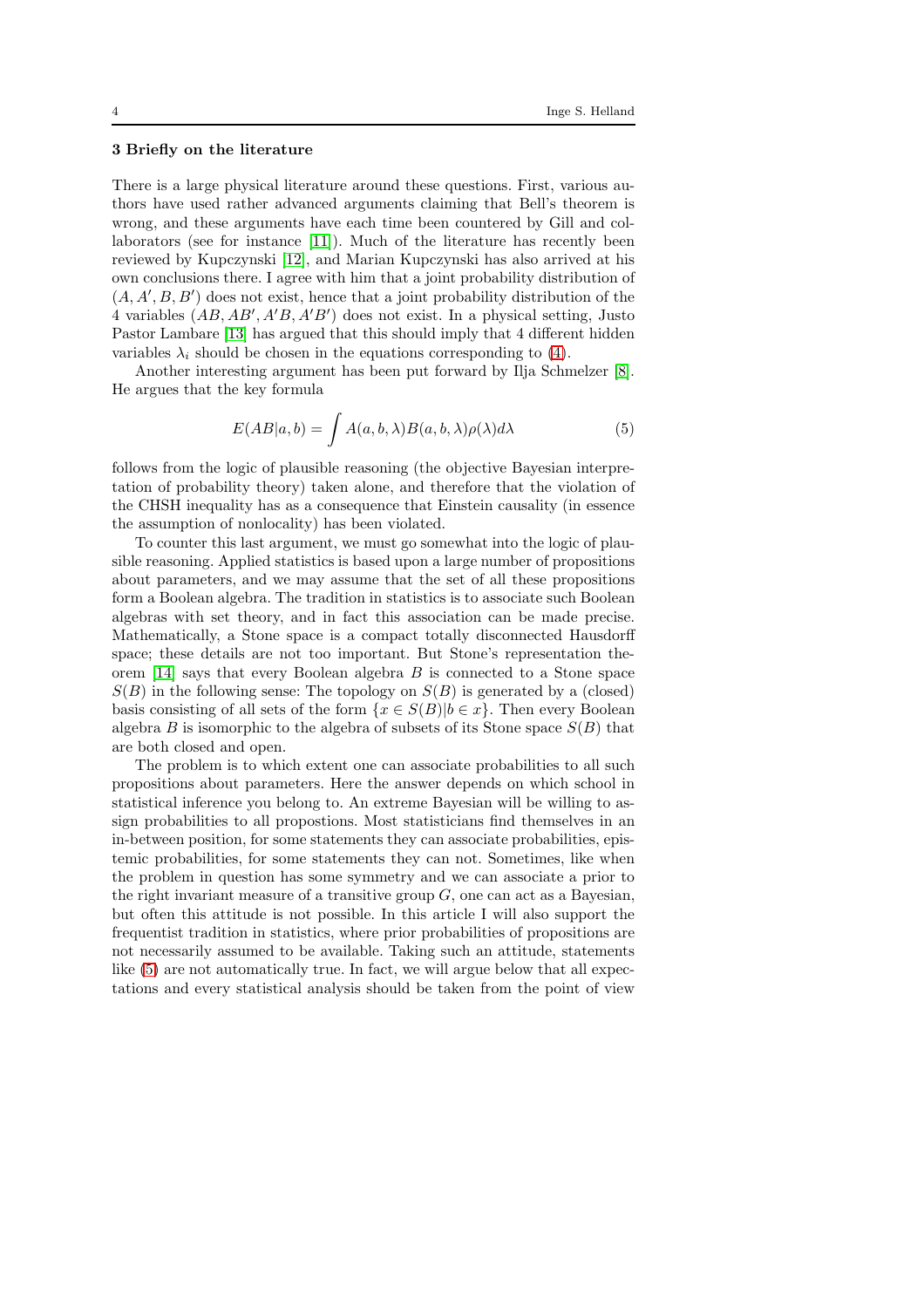of an observer/ actor or from the point of view of a group of communicating actors. This point of departure is central for all the different arguments in the book [\[9\]](#page-17-4), and it will be crucial for the discussion that I will make below.

#### 4 An epistemic approach towards quantum theory

In the literature, many different interpretations of quantum theory are given. Some of these emphasize the epistemological aspect of the quantum state, which I will also do here. Among these, one could mention QBism [\[15\]](#page-17-10), founded by Christopher Fuchs, and Carlo Rovelli's Relational Quantum Mechanics [\[16\]](#page-17-11). The latter relies upon 2 hypotheses: 1) All systems for describing systems relative to an observer are equivalent. 2) Quantum mechanics provides a complete scheme for description of the physical world. A general physical theory is a theory about the state that physical systems have, relative to each other. In particular, an observer may be such a system.

In [\[9\]](#page-17-4) a general epistemic view upon quantum theory is advocated. The basis is a set of conceptual variables connected to some agent/observer or shared by a group of communicating observers. Some of these variables may be given numerical values through some experiment; these are called accessible variables or epistemic conceptual variables (e-variables). An example may be the spin component  $\theta^a$  of a particle in some given direction a. (In the Bell experiment setting above, I have used the notation  $A = \theta^a$  etc.) Other variables are inaccessible, can not be given values. An example may be the full spin vector  $\phi$ of a particle. Variables such as  $\theta^a$  which can not be extended without loosing their accessability property, are called maximally accessible. Based upon this view, ontological aspects of the quantum state may also be considered [\[36\]](#page-18-0).

One must distinguish sharply between conceptual variables attached to a single actor and conceptual variables attached to a group of actors. According to Zwirn [\[17\]](#page-17-12), see below, only the first variables have a primary role to play in our description of the world. But when making decisions, and when arriving at joint descriptions after having communicated, both kinds of variables will be important.

In the views developed in [\[9\]](#page-17-4), quantum theory may be based upon concentrating on such conceptual variables. In agreement with N. David Mermin [\[18\]](#page-17-13) the only 'real things' in physics are events. In the discrete case an event is given in some context by ' $\theta = u$ ', where  $\theta$  is a conceptual variable, and u is one of its values. It is argued in [\[9\]](#page-17-4) that these variables either should be connected to the mind of a single actor or the joint minds of a group of communicating actors. And they should always be associated with some context and with a concrete physical situation.

It is important that my conceptual variables are connected to a concrete context. By the well-known Kochen-Specker theorem it is impossible to assign simultaneously, noncontextual definite values to all (of a finite set of) quantum mechanical observables in a consistent manner.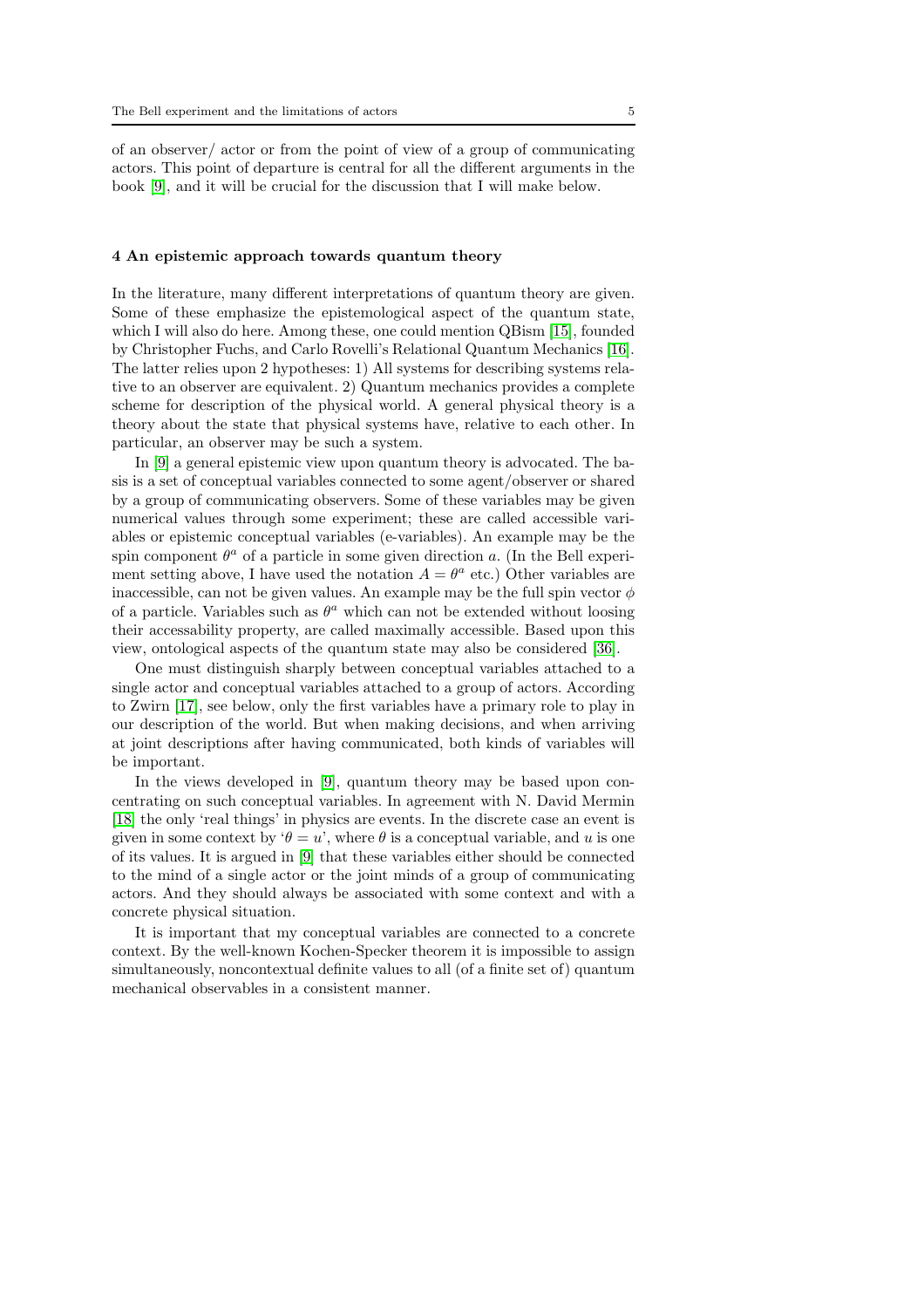The following result is developed in [\[9\]](#page-17-4) and improved in [\[19\]](#page-17-14): For every maximally accessible discrete e-variable  $\theta$ , varying on some space  $\Omega_{\theta}$ , on which a transitive group G can be defined, there corresponds under weak condition a unique operator  $A^{\theta}$  defined on some common Hilbert space  $\mathcal{H}$ , and to every question 'What is the value of  $\theta$  if measured?' together with a sharp answer  $\theta = u'$  there is a vector, an eigenvector of  $A^{\theta}$  with eigenvalue u.

More precisely, in [\[19\]](#page-17-14) (cp. also [\[9\]](#page-17-4)) the following is proved:

Theorem 1. Consider a situation where there are two maximally accessible conceptual variables  $\theta$  and  $\eta$  in the mind of an actor or in the minds of a communicating group of actors. Make the following assumptions:

(i) On one of these variables,  $\theta$ , there can be defined group actions from a transitive group G with a trivial isotropy group and with a left-invariant measure  $\rho$  on the space  $\Omega_{\theta}$ .

(ii) There exists a unitary irreducible representation  $U(\cdot)$  of the group G defined on  $\theta$  such that the coherent states  $U(g)|\theta_0\rangle$  are in one-to-one correspondence with the values of  $g \in G$ , and hence with the values of  $\theta$ .

(iii) The two maximally accessible variables  $\theta$  and  $\eta$  can both be seen as functions of an underlying inaccessible variable  $\phi \in \Omega_{\phi}$ . There is a transformation k acting on  $\Omega_{\phi}$  such that  $\eta(\phi) = \theta(k\phi)$ .

Then there exists a Hilbert space  $H$  connected to the situation, and to every accessible conceptual variable there can be associated a unique symmetric operator on H.

A simple assumption implying the technical condition (ii) is given in [\[19\]](#page-17-14), and this technical condition can be shown to hold in the spin 1/2 case.

Condition (iii) is of particular interest. Two conceptual variables satisfying this condition are said to be related. When it is impossible to find an underlying variable  $\phi$  such that this condition holds, we say that  $\theta$  and  $\eta$  are *essentially* different.

In particular, these conditions hold for pairs of components  $\theta^a$  and  $\theta^{a'}$ of a spin  $1/2$  particle, where  $\phi$  is the inaccessible spin vector, and k is a particular rotation of  $\phi$ . (We can take k as a 180<sup>o</sup> rotation around the midline between the directions  $a$  and  $a'$ .) Then the corresponding Hilbert space  $\mathcal{H}$  is two-dimensional, and every question 'What is the value of  $\theta^a$ ?' together with an answer  $\theta^a = u$ , where  $u = \pm 1$ , corresponds to a unique unit vector in  $H$ . In fact, here, every unit vector in  $H$  has an interpretation in the form of a question-and-answer pair. This has recently been generalized to the case of several such questions by Höhn  $[20]$  and Höhn and Wever  $[22]$ .

The assumption that there can be defined a transitive group acting upon  $\theta$ is crucial. It can easily be satisfied when the range of  $\theta$  is finite or is the whole line  $\mathbb{R}^1$ , but may be more difficult when  $\theta$  is a vector.

Thus Theorem 1 can be used in a new foundation of parts of quantum theory, but this foundation may then in practice first be limited to finitevalued or scalar variables, and where these are maximally accessible. After this, operators for other accessible conceptual variables can be found by looking at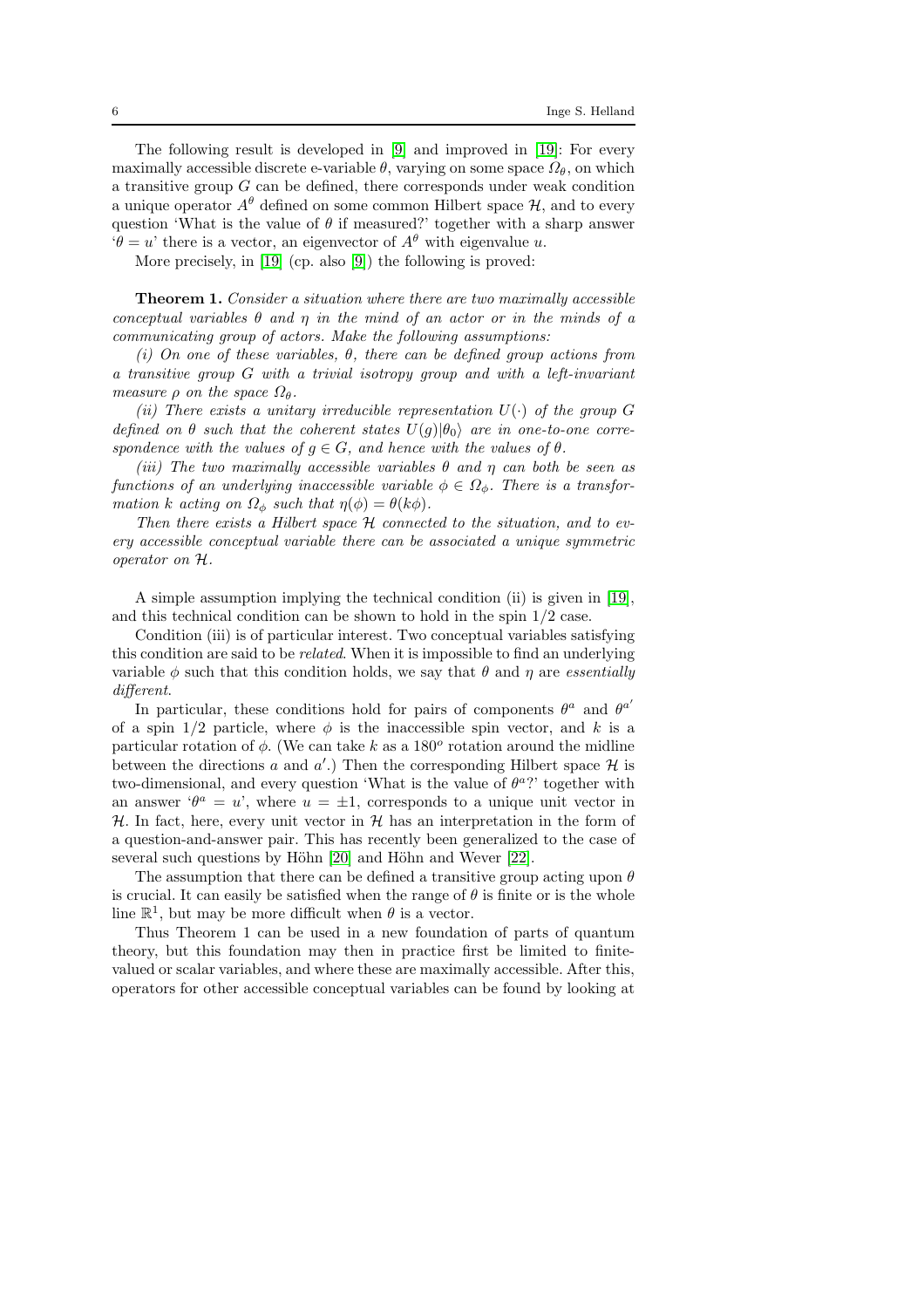them as functions of a maximal variable, and then making use of the spectral theorem for the operator corresponding to this variable. Note also that in a situation where we have several independent (scalar) accessible conceptual variables, an operator corresponding to the vector composed of all these may be defined by taking tensor products.

Experiments to measure an accessible conceptual variable  $\theta$  are mostly seen as perfect in the quantummechanical literature, measurement apparata are seen as completely accurate. In practice, the apparata give inaccurate data x which are connected to  $\theta$ , and this inaccuracy may be modeled by a statistical model  $p(x|\theta)$ . The observer/ experimentalist may then give an estimate  $\theta$  from the data  $x$ . From the point of view of Convivial Solipsism [\[23\]](#page-17-17), this estimate may be seen as the result of measurement perceived by the consciousness of the observer, taken with respect to later decisions as the true resulting value of  $\theta$  if the current experiment is accurate enough.

When the result of the experiment is discrete, as in the Bell experiment case, it is often not problematic to regard the estimate from the data as the 'true' value in some sense (but, and this is important, again connected to an actor or to a group of communicating actors). This will be assumed in the following. In one run,  $\theta^a = A$  may be seen as a fixed value, but seen from the point of view of many repeated runs, they are random variables. But they are random variables in an epistemic sense, their probablity distributions are epistemic probabilities. (For a discussion of this concept in a statistical setting, see [\[9\]](#page-17-4)). And, I repeat: The epistemic conceptual variables are connected to an actor, for instance Alice in the Bell experiment, or to a group of communicating actors. Later I will let Alice communicate with a more knowledgeable actor Charlie.

#### 5 The conditionality principle

The theory of statistical inference relies on certain principles, one of these is the conditionality principle. The principle was first proposed by David Cox [\[25\]](#page-17-18) in 1958, based on a very simple example: Suppose that I, as a chemist has made measurements on some material, and I want my measurements to be analysed by a laboratory before I make a simple statistical treatment of the results. I have the choice between two laboratories, one in New York and one in San Fransisco. I decide to toss an unbiased coin to make a decision between the labs.

In principle one might imagine that my final statistical analysis should be based on the whole epistemic process, including the coin tossing. But David Cox made the very reasonable assumption that one should condition the statistical analysis on the result of this coin toss.

He then made a very bold generalization of this example: Let a data variable z have a distribution that is independent of the parameters of the experiment that we want to analyze. Then  $z$  is called ancillary. The general condi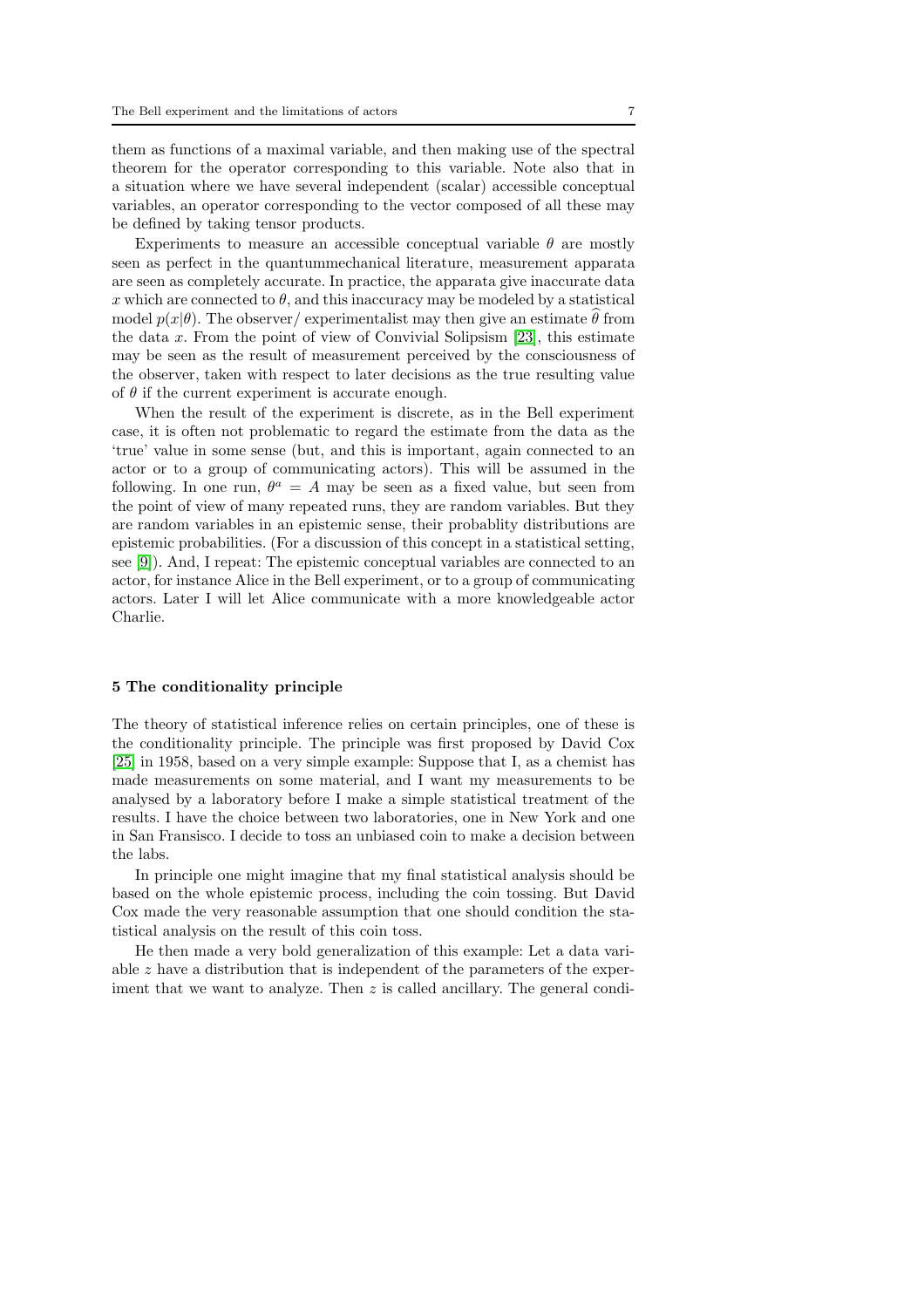tionality principle then says: One should condition the statistical analysis on the value of any ancillary data variable.

One can discuss the principle in this generality; in fact, I have done so [\[26\]](#page-17-19) several years ago. But my point is now: The conditionality principle should be used on the settings chosen by Alice and Bob in the Bell experiment in their own statistical analysis of their data. The  $z$  is then, for each of them, the settings chosen (which in some discussions are thought about as the results of some coin tosses.)

## 6 Convivial solipsism

A new philosophy, convivial solipsism, which may help to understand the basis of quantum mechanics, a philosophy which also may be linked to my own ideas, was recently proposed by Zwirn [\[17\]](#page-17-12).

In general, solipsism is a philosophy with many variants. It is based on the view that everything that we can know for sure by our mind is connected to this mind. My mind is an autonomous separate world. The convivial variant also recognizes that other people have their minds, and thus have sure statements connected to their minds. And communication between different people is possible. People that have communicated and agreed on certain questions may be seen as a new unit, a new world, with respect to these questions. In a macroscopic context this may be linked to a theory of making decisions.

## 7 Born's formula

In [\[9\]](#page-17-4) the Born rule is formulated as follows: Assume in general two maximally accessible conceptual variables  $\theta^a$  and  $\theta^b$ . Let, for some observer or group of observers the event  $\theta^a = u$  correspond to the ket vector  $\psi^a$  and the event  $\theta^b = v$  correspond to the ket vector  $\psi^b$  in some common Hilbert space  $\mathcal{H}$ . Then

$$
P(\theta^b = v | \theta^a = u) = |\langle \psi^b | \psi^a \rangle|^2.
$$

In the Bell experiment, if  $A = \theta^a$  is Alice's response and  $B = \eta^b$  is Bob's response, and assuming an actor for which both  $A$  and  $B$  are meaningful, can be related to the same Hilbert space, we find from this

$$
P(B = \pm 1 | A = +1) = (1 \pm \cos(a, b))/2,
$$

and assuming in addition that  $P(A = -1) = P(A = +1) = 1/2$ , this gives  $E(AB) = -\cos(a, b)$ . From this again follows that according to quantum mechanics, the CHSH inequality may be violated, for instance  $a \sim 0^{\circ}$ ,  $a' \sim 90^{\circ}$ ,  $b \sim 225^o$  and  $b' \sim 135^o$  gives

<span id="page-7-0"></span>
$$
E(AB) + E(AB') + E(A'B) - E(A'B') = 2\sqrt{2}.
$$
 (6)

In [\[9\]](#page-17-4) the Born rule was derived by making three assumptions which qualitatively may be formulated as: 1) The variable  $\theta^a$  (here A) is maximally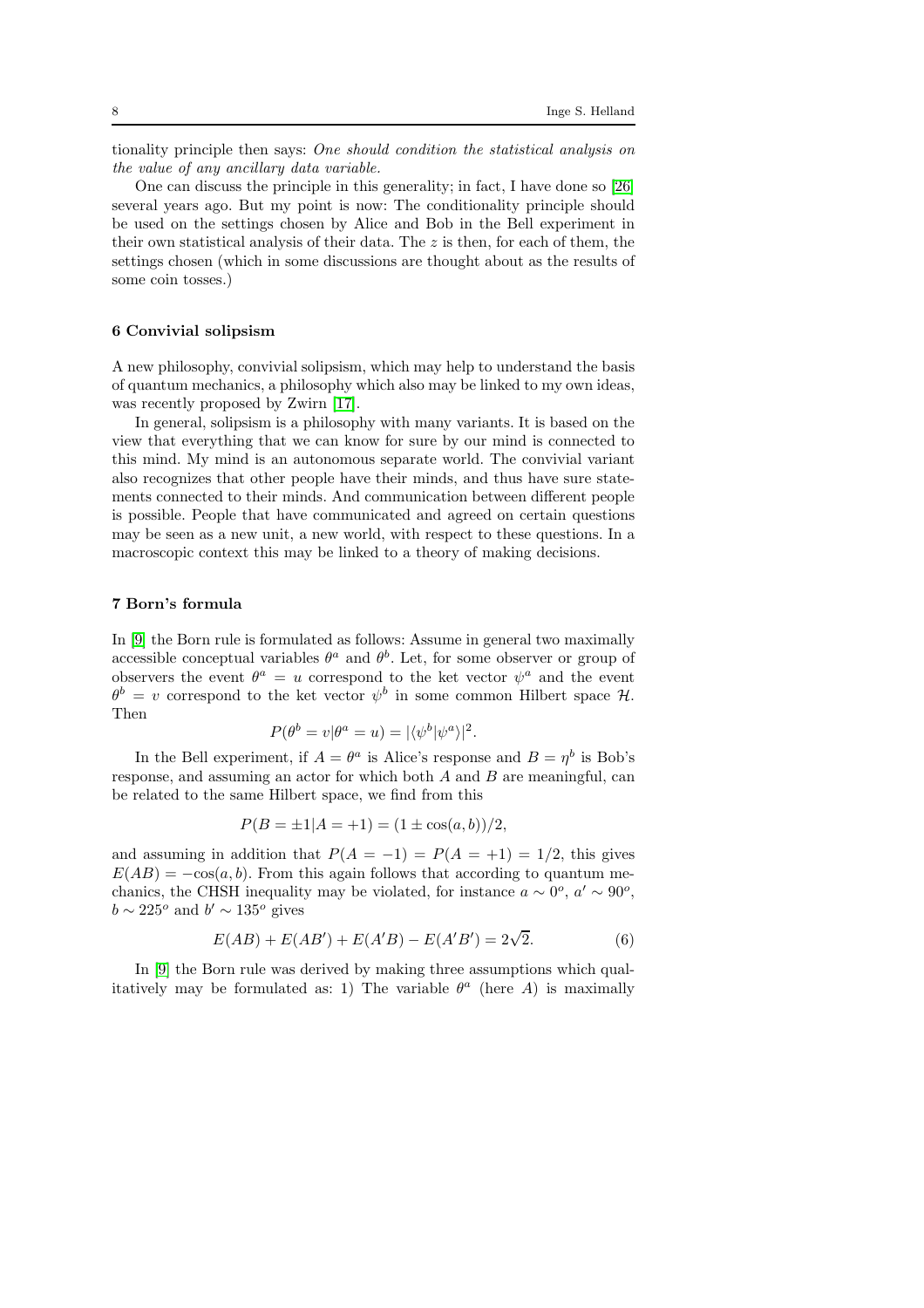accessible; 2) The so-called likelihood principle from statistics holds; 3) The observer is either himself perfectly rational, or has ideals which can be thought of in terms of an artificial, perfectly rational actor, where rationality is given by the Dutch book principle. Of course an additional assumption behind [\(6\)](#page-7-0) is that each of the conceptual variables  $AB$ ,  $AB'$ ,  $A'B$  and  $A'B'$ , taken separately, make sense to the actor(s) in question.

#### 8 A mathematical theory of human decisions

Let the person A be in a decision process. He has the choice between the prospects  $\pi_1, ..., \pi_r$ . Introduce a decision variable  $\xi$  taking r values:  $\xi = k$  if and only if  $\pi_k$  is to be realized  $(k = 1, ..., r)$ . This is a variable in the mind of A.

In general, A is in some context at the time t when he is to take his decision. In this context and at this time he can have several variables in his mind:  $\theta, \xi, \lambda, \dots$  I will call these conceptual variables. If a variable  $\lambda$  can be given some value at a future time, I will say that  $\lambda$  is accessible.

Say that a conceptual variable  $\theta$  is 'less than or equal to' the conceptual variable  $\lambda$  if  $\theta = f(\lambda)$  for some function f. This defines a partial ordering both among all conceptual variables and also among the accessible conceptual variables.

I will assume that if  $\lambda$  is accessible, and  $\theta = f(\lambda)$ , then  $\theta$  is also accessible.

Now to a main assumption of my model: I will assume that all of the conceptual variables in the mind of A, or some of them, can be seen as functions of an underlying inaccessible  $\phi$ , belonging to the subconsciousness of A. As such,  $\phi$  can never be known by A, nor by any other person. Some intelligent person, knowing A, having observed him over some period, and knowing some practical psychology, may perhaps find a rough estimate of  $\phi$ .

In the case where the accessible conceptual variables are spin components of a particle, we can let  $\phi$  be the inaccessible spin vector.

In general from this and from Zorn's lemma, maximally accessible conceptual variables (according to this partial ordering) always exist, since  $\phi$  can be seen as an upper bound for a set of accessible conceptual variables. Trivially, the spin components of a particle are maximally accessible.

#### 9 The data analysis made by Alice

Assume that a Bell experiment has been done. Before she has any contact with Bob, Alice has a list of  $n$  data from herself, settings  $a$  or  $a'$  and corresponding responses  $A$  or  $A'$ .

Now by the conditionality principle, her analysis should be conditional, given her setting, either  $a$  or  $a'$ . Assume that she first concentrates on the runs with setting  $a$  and a corresponding response  $A$ . For example one may concentrate on the runs where  $A = +1$ , an event which corresponds to a unique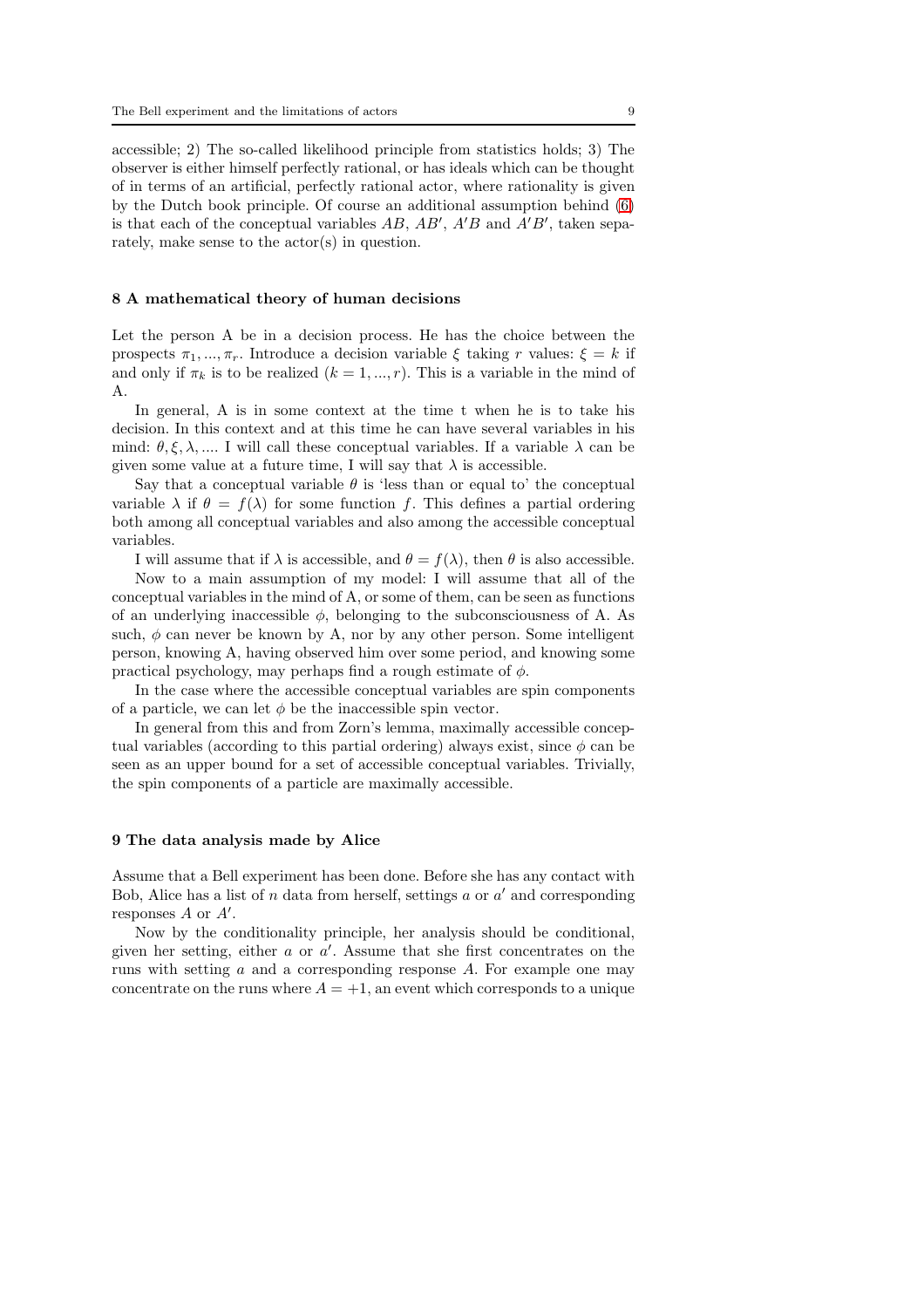ket vector  $\psi^a$  in her two-dimensional Hilbert space  $\mathcal{H}$ . In fact the argument below will hold for any state of knowledge about the responce A. We will be particularly interested in the mixed state determined by  $P(A = -1) = P(A =$  $+1) = 1/2.$ 

By Theorem 1, the Hilbert space describing Alice's mind in the situation can be constructed from two maximally accessible conceptual variables.

With this as a background, one can imagine two scenarios. First, she may also have in mind the possible response  $A'$  from her other setting  $a'$ . Then from a general theory of a mind's limitation, discussed in the next section, she is not able to think of any more conceptual variables. In particular, the possible responses made by Bob can not be addressed by her in this state, and to her then, the argument leading to [\(2\)](#page-2-0) and [\(3\)](#page-2-1) does not make any sense. Thus she has no opinion about the validity or not of the CHSH inequality.

The other scenario is that she does not think of  $A'$  at all, but concentrates her mind on the possible responses made by Bob. Let us assume that she knows some quantum mechanics, in particular the Born rule. Then she may use this rule to calculate  $E(B|A = +1)$  and  $E(B'|A = +1)$  from the known settings b and b', and assuming  $P(A = -1) = P(A = +1) = 1/2$  she can calculate  $E(AB)$  and  $E(AB')$ , that is, the first and the third term in [\(3\)](#page-2-1). But there is no way in which she can get any information on the second and fourth term. Thus Alice is not able to give any meaning to the left hand side of the CHSH inequality, and this inequality might well be violated if we only are allowed to take into account the information posessed by Alice. Again she can have no opinion on the CHSH inequality.

This conclusion is of course the same if the setting chosen by Alice is  $a'$ . And a completely similar discussion can be made seen from Bob's point of view. The conclusion is that the simple reasoning leading to the CHSH inequality can not be made meaningful to either of these observers at a stage where they only know their own responses.

For practical experiments, not assuming quantum theory, one might perhaps imagine some other probability model doing the job that Born's formula did above, but the problem with missing information about two terms on the lefthand side of the CHSH inequality is the same.

Note that in spite of all this, Alice may well be very intelligent. Her Hilbert space relevant also to some specific other context may be of the form  $\mathcal{H} \otimes \mathcal{K}$ , where  $H$  is her two-dimensional Hilbert space connected to the Bell experiment, and  $K$  is a fairly big Hilbert space connected to the other context.

## 10 A general theory of a mind's limitation

Take as a point of departure any experimental situation or decision situation and an observer/ actor O in this situation. O will have in his mind several conceptual variables connected to the situation. Assume that two of these are maximally accessible. I will assume that the conditions of Theorem 1 hold.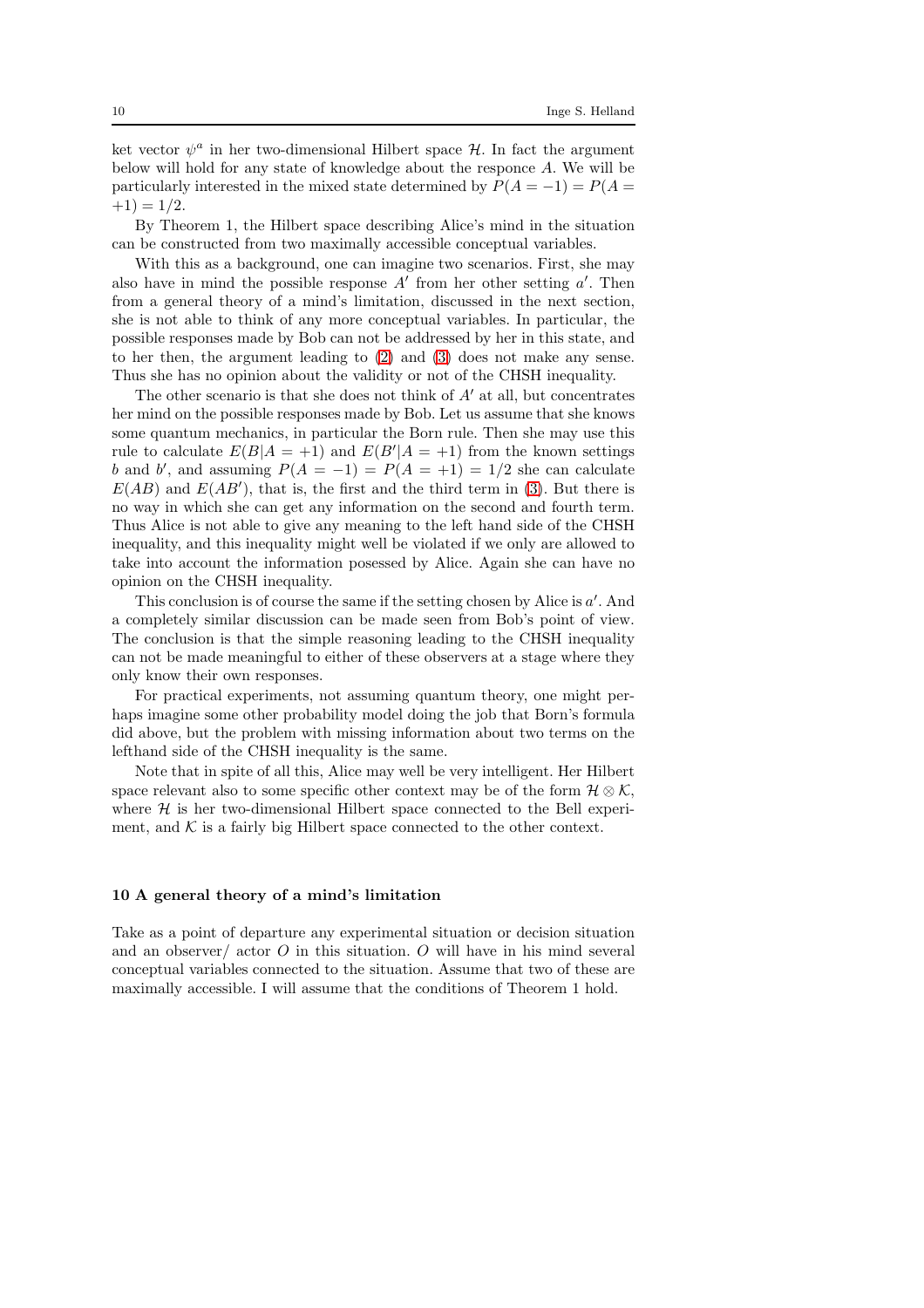According to Theorem 1 the situation can then be described by a Hilbert space  $\mathcal{H}$ . In  $[9]$  the corresponding theorem was proved with an extra condition connected to an epistemic process, but it was shown in [\[19\]](#page-17-14) that this extra condition is in fact unnecessary. This is an important observation. It implies that the conclusion of the theorem applies to any decision situation, and that the conceptual variables involved may be decision variables or underlying variables that somehow influence decisions.

Another qualification is the condition (iii) in Theorem 1. If  $\theta$  and  $\eta$  together satisfy this condition, I will say that they are *related*. It  $\theta$  and  $\eta$  can not be related in this way, we say that they are *essentially different*.

In this Section I will assume that the technical conditions behind Theorem 1 are satisfied. For simplicity assume first also that the Hilbert space has a finite dimension d. Look at one of O's maximally accessible variables  $\theta$ , say taking the values  $u_1, ..., u_d$ . This has a unique operator  $A^{\theta}$  connected to it. First, it follows from Theorem 4.5 i [\[9\]](#page-17-4) that the eigenspaces of  $A^{\theta}$  are one-dimensional, and it follows from Theorem 4.4 in [\[9\]](#page-17-4) that the eigenvalues of  $A^{\theta}$ are just  $u_1, ..., u_d$ . And each event  $\theta = u_i$  corresponds to a unique unit vector  $|\psi^i\rangle$  in H, the eigenvector of  $A^{\theta}$  giving the eigenvalue  $u_i$ .

It is relevant to look at a theory of decisions as described by Yukolov and Sornette [\[27\]](#page-17-20). This reference is only one of a series of papers written on Quantum Decision Theory by the same authors. Similar conclusions may be made by taking as points of departure cognitive models, as developed in [\[28\]](#page-17-21) and [\[29\]](#page-17-22).

In agreement with [\[27\]](#page-17-20) and [\[9\]](#page-17-4) let us assume for simplicity that the current state of mind of O is given by a ket vector  $|\psi\rangle$  in H. He is going to make a decision, and his possible prospects  $\pi_i$  are each represented by ket vectors  $|\pi_i\rangle$ in H. Then, according to the Born rule, his probability of making decision  $\pi_i$ is given by

$$
p(\pi_j) = |\langle \psi | \pi_j \rangle|^2. \tag{7}
$$

More generally, if his current state is given by a density matrix  $\rho$ , the probability of making decision  $\pi_i$  is given by  $p(\pi_i) = \langle \pi_i | \rho \pi_i \rangle$ .

The concept of permissibility is defined in the Appendix.

Theorem 2 Assume that the individual O has two related maximally accesible variables  $\theta$  and  $\eta$  in his mind. Then  $\eta(\phi) = \theta(k\phi)$  for an inaccessible variable  $\phi$  and a transformation k of  $\Omega_{\phi}$ . Assume that a group K of transformations of  $\Omega_{\phi}$  can be found such that  $k \in K$  and  $\theta(\cdot)$  is permissible with respect to K.

In this situation O can not simultaneously have in mind any other maximally accessible variable which is related to  $\theta$ , but essentially different from  $\eta$ .

Proof. According to Theorem 1, two different related maximally accessible variables, say  $\theta$  and  $\eta$  in the mind of O will determine his Hilbert space  $\mathcal{H}$  in the given context. And from this, all other conceptual variables in his mind will be associated with selfadjoint operators. Assume that one of these, say  $\eta'$ ,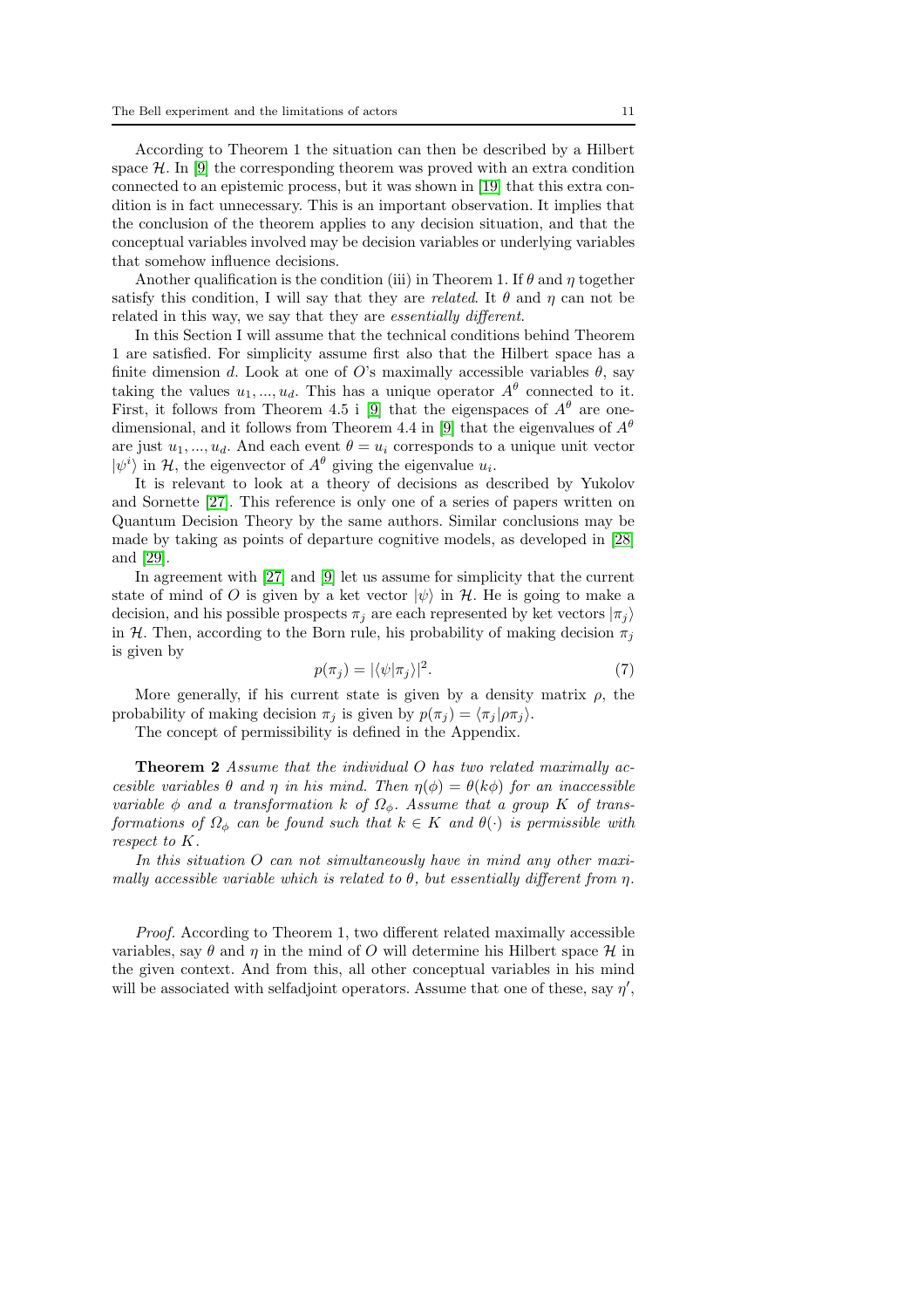essentially different from  $\eta$ , is maximally accessible. Then a different alternative theory could have been developed from  $\theta$  and  $\eta'$ , giving a Hilbert space  $\mathcal{H}^{\prime}$  . We will show that this leads to a contradiction.

Since  $\theta$  and  $\eta'$  are related, there is a transformation k' such that  $\eta'(\phi)$  =  $\theta(k'\phi)$ . Extend if necessary K to a group K' such that  $k' \in K'$ . We need the following:

**Lemma 1** In this situation  $\theta(\cdot)$  is permissible with respect to the group K'.

Proof of Lemma 1. We have that  $\theta(\phi_1) = \theta(\phi_2)$  implies  $\theta(k'\phi_1) = \theta(k'\phi_2)$ , and further  $\theta(h\phi_1) = \theta(h\phi_2)$  for all  $h \in K$ . It follows from this that  $\theta(hk'\phi_1) =$  $\theta(hk'\phi_2)$  and  $\theta(k'h\phi_1) = \theta(k'h\phi_2)$  for all  $h \in K$ . A similar property holds for all group elements that can be written as a finite product of  $k'$  and elements in  $K$ . But these products generate  $K'$ .

Proof of Theorem 2, continued. From Theorem A1 in the Appendix it follows that  $A^{\theta} = V(k)A^{\eta}V(k)^{\dagger}$  and  $A^{\theta} = V(k')A^{\eta'}V(k')^{\dagger}$ . But this implies that  $A^{\eta} = V(k^{-1}k')A^{\eta'}V(k^{-1}k')^{\dagger}$ , and using Theorem A1 again, we conclude that  $\eta$  and  $\eta'$  are related, which leads to a contradiction with the assumptions made.

⊓⊔

Theorem 2 also holds for continuous variables if one can assume that the technical condition (ii) of Theorem 1 holds.

Go back to the previous section, the situation of the actor Alice. Her Hilbert space is two-dimensional, and her current state  $|\psi\rangle$  can be imagined to be determined by the event of the type  $A = +1$ . Her Hilbert space may be reconstructed by considering in addition one other binary variable  $\eta$ . As discussed there, this variable may be either her other response  $A'$ , or one of Bob's responses  $B$  or  $B'$ . There are also other possibilities. But she is not able to, when making decisions, have other, essentially different variables in her mind. To prove this from Theorem 2, we concentrate on the case  $A = \theta^a$  and  $B = \theta^b$ , where we need the following:

**Lemma 2** Let  $K$  be the group of rotations of the spin vector in the plane spanned by a and b. Then both the components  $\theta^a$  and  $\theta^b$  are permissible with respect to K, and  $\theta^a$  and  $\theta^b$  are related.

*Proof.* Permissibility follows essentially as in Proposition 2 in [\[19\]](#page-17-14).  $\theta^a$  can obviously be transferred into  $\theta^b$  by a suitable rotation in this plane.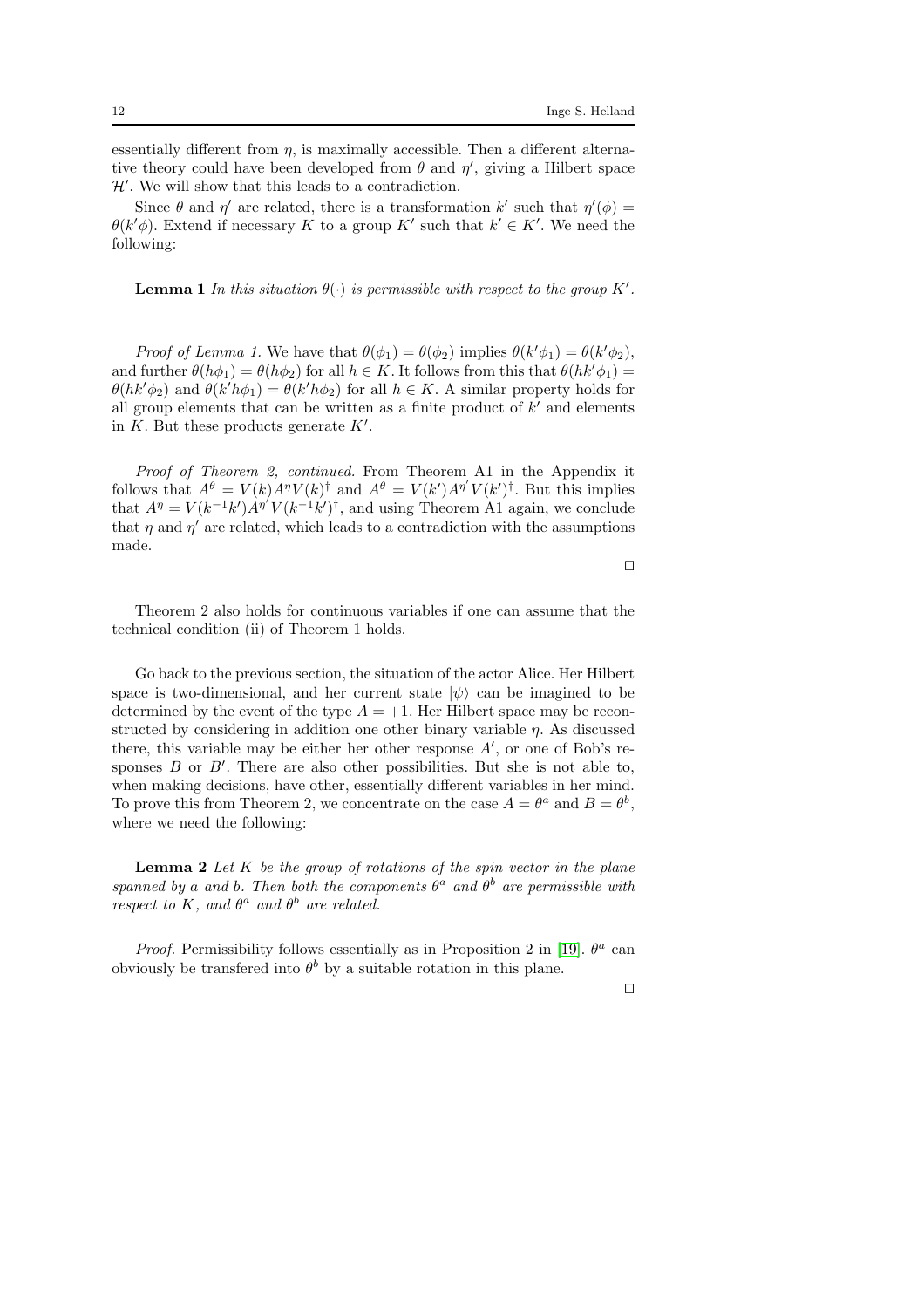#### <span id="page-12-0"></span>11 The data analysis made by Charlie

Assume that Alice and Bob meet after the experiment and share their information on all the runs with a new observer Charlie. In particular, all the settings,  $a$  or  $a'$ , respectively  $b$  or  $b'$  are known, and according to the conditionality principle, all expectations should be calculated conditionally, given these settings. In concrete terms, Charlie has the following data: Settings for Alice in each run,  $x_i = a$  or a', Settings for Bob,  $y_i = b$  or b', responses  $X_i$ for Alice  $(A \text{ or } A')$  and  $Y_i$  for Bob  $(B \text{ or } B')$ ,  $i = 1, ..., n$ . Charlie wants to do a statistical analysis, and by the conditionality principle he will condition this analysis on all the  $x_i$ 's and  $y_i$ 's. His analysis should be concentrated on the following parameters, corresponding to the 4 parts of the data sets that he has received:

$$
l_1 = E(XY|x = a, y = b) = E(AB),
$$
\n(8)

$$
l_2 = E(XY|x = a', y = b) = E(A'B),
$$
\n(9)

$$
l_3 = E(XY|x = a, y = b') = E(AB'),
$$
\n(10)

$$
l_4 = E(XY|x = a', y = b') = E(A'B').
$$
\n(11)

Let us assume a knowledgeable observer Charlie, knowing both statistics and some quantum theory. As any observer, his mind at a given moment can be described by some unit vector in a Hilbert space, which must be taken as big enough to be able to absorb the setting  $a/a'$  and  $b/b'$ , and the corresponding observations  $X$  and  $Y$ , made by Alice and Bob. This can be accomplished by a four-dimensional Hilbert space, concentrating on the four possible conditional joint distributions of  $X$  and  $Y$ . He should also believe in no-signalling:  $E(Z|a, b) = E(Z|a)$  for any variable Z solely connected to Alice.

Put in another way, in order that Charlie should be able to describe any pair  $(A = \theta^a, B = \eta^b)$  etc., his Hilbert space  $\mathcal{H}'$  must be four-dimensional. We will claim that his state when analysing the data should be seen as an eigenstate of the operator in  $\mathcal{H}'$  corresponding to his conceptual variable  $\delta = \theta^x \eta^x + \theta^y \eta^y +$  $\theta^z \eta^z$  the dot product of the two inaccessible spin vectors, one belonging to Alice and one to Bob. Even though these spin vectors are inaccessible,  $\delta$  is accessible to Charlie.

This can be seen as follows. As analysed in detail in [\[31\]](#page-17-23), the operator corresponding to  $\delta$  in  $\mathcal{H}'$  has two eigenvalues -3 and -1, the single eigenvector corresponding to  $\delta = -3$  is given by [\(1\)](#page-1-0), while the eigenspace corresponding to  $\delta = -1$  is three-dimensional. Looking at the definition of  $\delta$ , and the fact that  $\theta^x$  and  $\eta^x$  etc. all take values  $\pm 1$ , the value  $\delta = -3$  is only possible if  $\theta^x \eta^x = \theta^y \eta^y = \theta^z \eta^z = -1$ , that is  $\eta^x = -\theta^x$  and so on, which implies  $\eta^a = -\theta^a$  for all fixed directions a. This is just a manification of the fact that Charlie knows that the spin vectors associated with Alice and Bob are equal, but opposite.

Let us assume that before doing any data analysis, Charlie tries to make a probability model for the relevant variables. From the discussion of the previous section, there is a limitation to how much Charlie is able to think of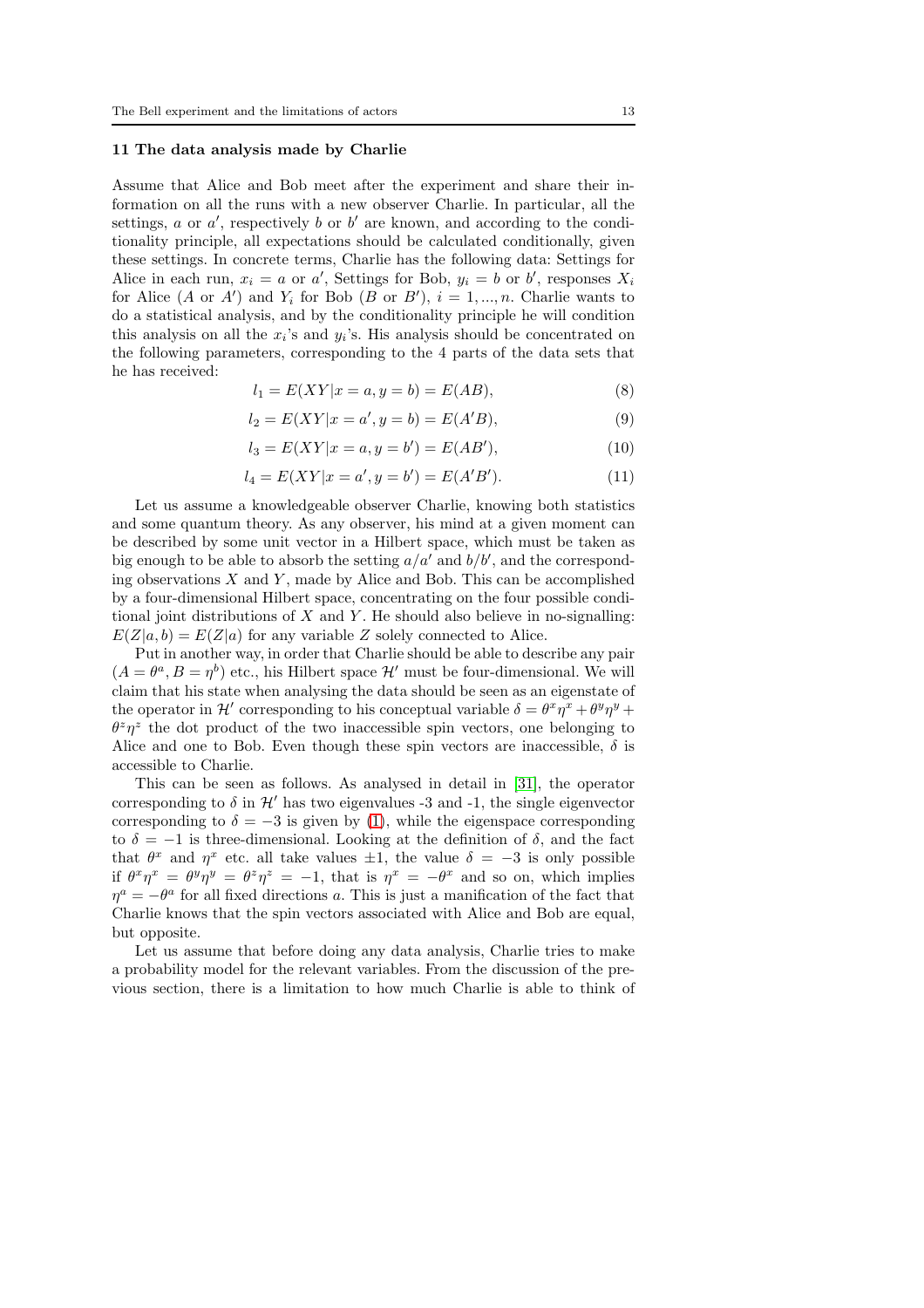at some given time when making this model. His maximally accessible variables are the different pairs  $\zeta = (\theta, \eta)$ , where  $\theta$  is connected to Alice and  $\eta$  is connected to Bob, and both  $\theta$  and  $\eta$  are binary.

In particular, consider the four pairs  $C = (A, B), D = (A, B'), E = (A', B)$ and  $F = (A', B')$ . Every pair corresponds to one of the 4 parts of the data sets that he is going to analyse. If he thinks hard, he can for instance put up a joint probability model for  $C$  and  $D$ , but this is the maximum of what he is able to do. These two variables are related, so from these two maximally accessible variables he is, according to Theorem 1, able to reconstruct a Hilbert space. Similarly, he is able to construct a Hilbert space from  $C$  and  $E$ ; these are related. But the pairs  $D$  and  $E$  have no relationship to each other; they are essentially different. So we are in the situation of Theorem 2: Charlie is not able to have in his mind all three pairs  $C, D$  and  $E$  when making decisions about the experiment.

We have to verify that the conditions of Theorem 2 hold. Let  $\theta = C$  $(A, B)$  and  $\eta = D = (A, B')$ . Both are functions of  $(\phi, \psi)$ , where  $\phi$  is the inaccessible spin vector for Alice's particle, and  $\psi$  is the inaccessible spin vector for Bob's particle. As was discussed above, in Charlie's context, each component of  $\psi$  is opposite to the corresponding component of  $\phi$ . This can be written  $\psi = -\phi$ , and thus both C and D can be seen as functions of  $\phi$ . It follows then from Lemma 2 that the vector  $C = (A, B)$  is permissible with respect to one group, and the vector  $D = (A, B')$  is permissible with respect to another group, both seen as functions of  $\phi$ . The argument needed for finding a group with respect to which both are permissible, goes essentially like the proof of Lemma 1.

From this, the conditions of Theorem 2 hold for  $\theta = C$  and  $\eta = D$ . This implies that Charlie is not simultaneously able to hold in his mind the variable  $E$ , which is related to  $C$ , but essentially different from  $D$ .

Charlie is thus in particular not able to put up a joint probability model for these 3 pairs. As a consequence, he is not able to put up a joint probability model for the 4 binary variables  $AB, AB', A'B'$  and  $A'B'$ .

Assume now, tentatively, that Charlie is able to put up a joint probability model for his four variables  $A, A', B$  and  $B'$ . Then he would be able to deduce from this model also a joint probability model for the variables  $AB, AB', A'B$ and A′B′ . Thus, from what has just been said, this thesis is impossible. Charlie is not in any way able to think of a joint probability model for his four basic variables. In fact, he is not able to have in his mind all these four variables when making decisions related to the experiment.

This has an important consequence: From this point of view, Charlie is simply not able to follow the arguments leading to  $(2)$  and then to  $(3)$  when making his decisions. Thus he can not then follow the arguments leading to the CHSH inequality, and must see the validity of this inequality either as an empirical question or a question that can be resolved by his knowledge about quantum mechanics.

From his data, Charlie can compute natural estimates:  $\hat{l}_1 = \overline{AB}$ ,  $\hat{l}_2 = \overline{A'B}$ ,  $l_3 = \overline{AB'}$  and  $l_4 = \overline{A'B'}$ . Let us further assume that the settings are such that,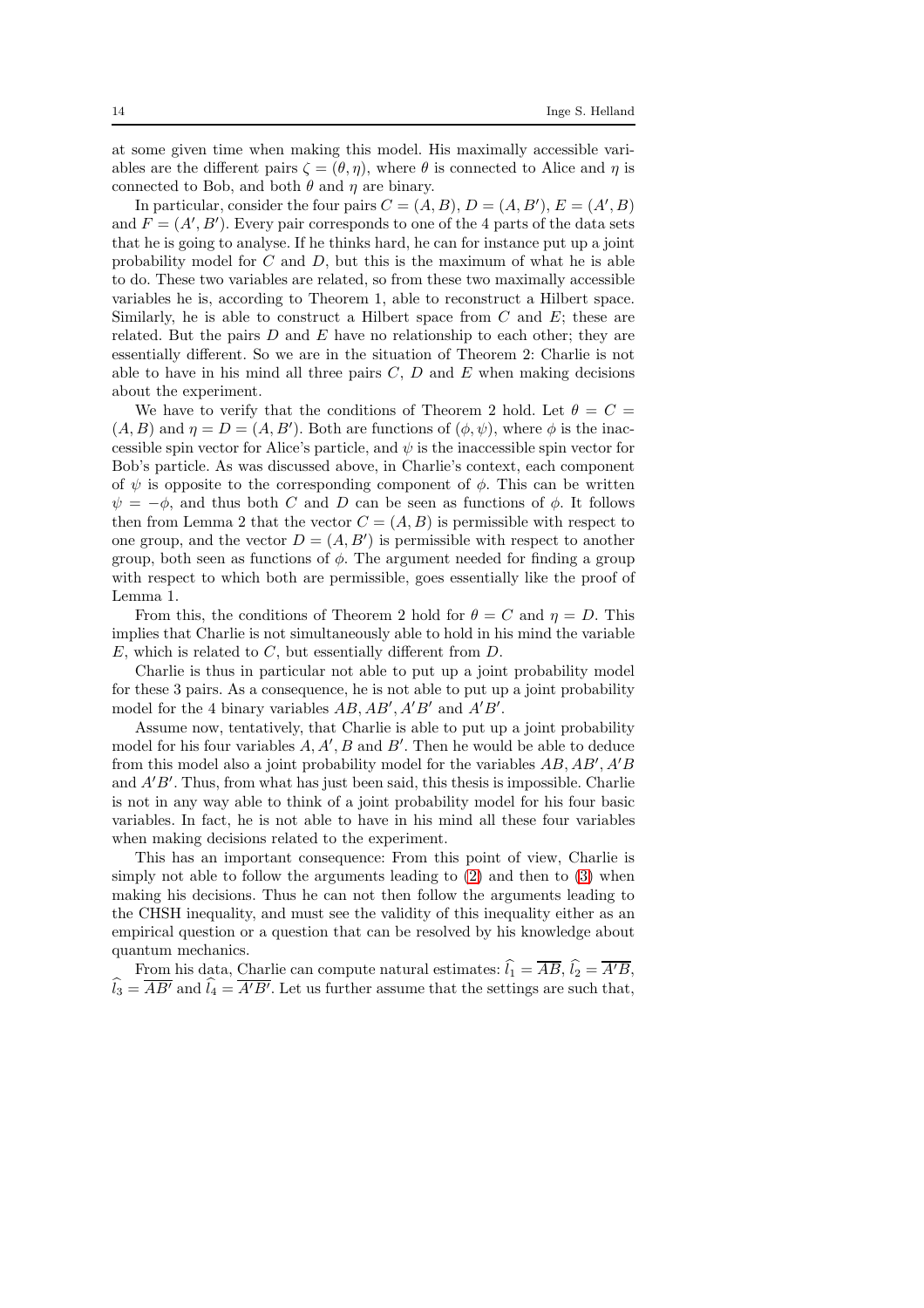by the Born formula, which gives  $E(AB) = -\cos(a, b)$ , the CHSH inequality is violated. (Again, one choice, in some sense the optimal one, is  $a \sim 0^{\circ}$ ,  $a' \sim 90^{\circ}$ ,  $b \sim 225^{\circ}$  and  $b' \sim 135^{\circ}$ .) Then, if the number *n* of runs is large enough, Charlie will find by using Born's formula before looking at his data, that with high probability from this:

<span id="page-14-0"></span>
$$
\overline{AB} + \overline{A'B} + \overline{AB'} - \overline{A'B'} > 2. \tag{12}
$$

This may convince him that the CHSH inequality is not valid, and he will be surprised if his estimates do not satisfy [\(12\)](#page-14-0). He will also predict that for a future series of runs, if the number of runs is large enough and the settings are as before, then [\(12\)](#page-14-0) will hold with large probability.

Parts of this discussion does not depend on Charlie's possible knowledge about quantum theory, but it is all the time assumed that he is in a decision situation which, as described in [\[28\]](#page-17-21) can be connected to a finite number of prospects.

In his modelling effort Charlie might be able to find separate numbers in separate models for  $l_1 = E(AB)$ ,  $l_2 = E(A'B)$ ,  $l_3 = E(AB')$  and  $l_4 =$  $E(A'B')$ . These numbers may be compared either to the prediction made by quantum theory, or to the estimates he found from the data from Alice and Bob. In either case, given suitable settings  $a, a', b$  and  $b'$ , he may be convinced that the CHSH inequality may be violated.

Thus, by Bell's theorem he believes that the assumption of local realism must be violated. He may be convinced about the validity of Einstein's relativity theory, and from this he may deduce that the locality assumption should hold. Hence his only option is to reject the universal assumption of realism. Charlie may be convinced of the statement advocated in [\[18\]](#page-17-13): The only 'real things' in physics are events, and any theory, any set of questions to be answered, should be connected to the perception of events made by an actor or by a group of communicating actors. As argued here, Charlie as an actor is limited.

#### <span id="page-14-1"></span>12 Charlie, Alice and others

Assume that Alice and Bob plan to make a new Bell experiment with  $n$  runs together. Assume also that Alice and Charlie meet and talk together after Charlie has done a data analysis, but before any new series of runs. The issue of their talk is the predicton [\(12\)](#page-14-0) for the new experiment. Charlie may be convinced about this prediction, but Alice is still unsure.

Another situation might be that Charlie chooses to market his prediction to all people that he knows, telling them about his arguments behind this prediction. This must be seen as a form of information processing. In a recent paper [\[32\]](#page-17-24) a model for joint decisions made by a group of people is based on an extensive exchange of information. Such an analysis may then consider possible future joint decisions made either by Charlie and Alice together or by Charlie and his friends together.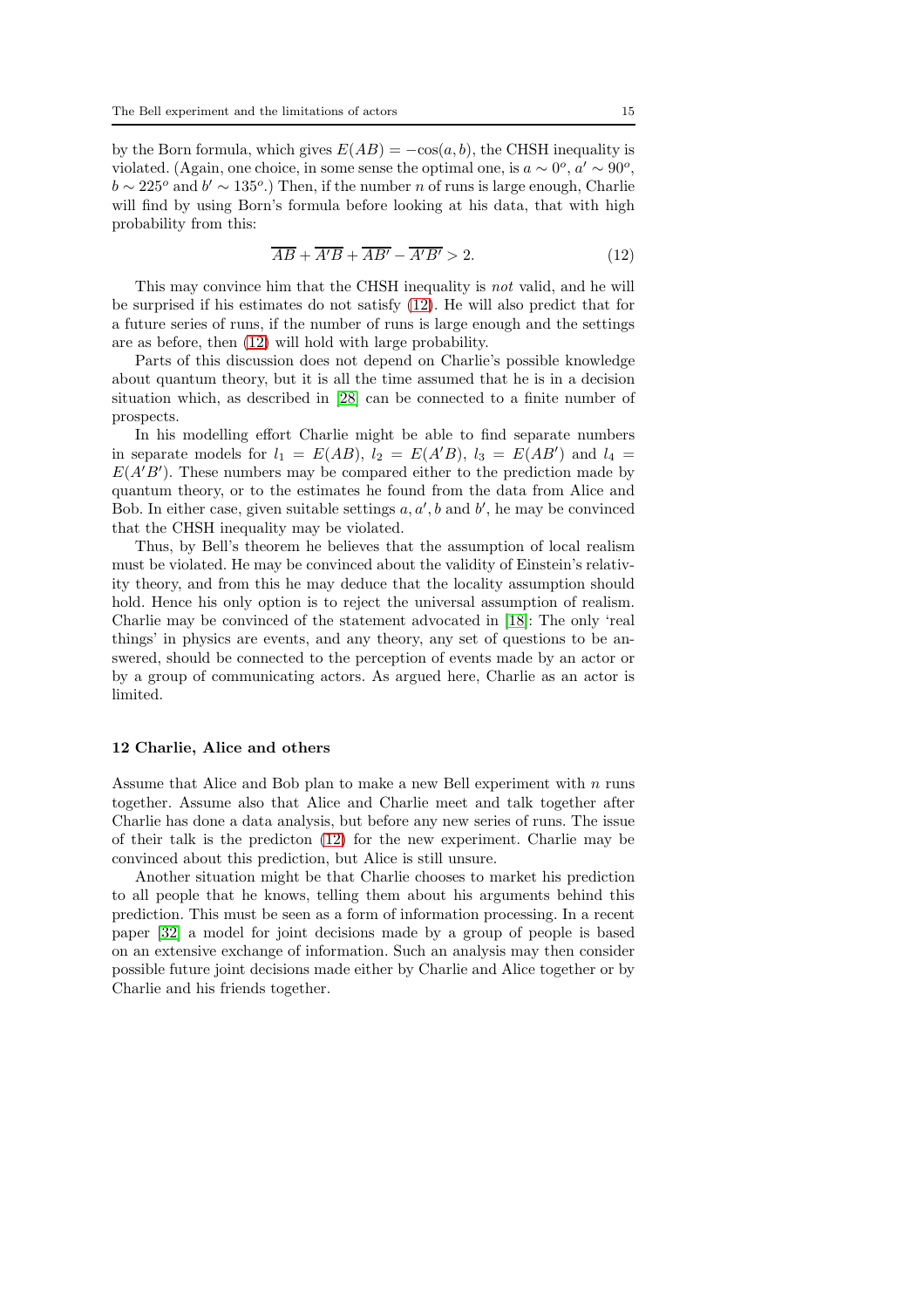I will not go into details here, but concentrate on the following: The discussion between Alice and Charlie focuses on the single binary variable  $\zeta = \text{sign}(\overline{AB} + \overline{A'B} + \overline{AB'} - \overline{A'B'} - 2)$  for the new experiment. According to [\[23\]](#page-17-17), Alice's question to Charlie on this variable may be seen as a measurement. If she should accept Charlie's answer, she will enter a new state partly given by  $\zeta = +1$  for the relevant set of settings a, a', b and b' in the future Bell experiment. She will believe that an empirical version of the CHSH inequality will be violated in the new experiment if  $n$  is large enough. And she may be convinced by Charlie's arguments around local realism.

The discussion with other people may be more complicated. But if Charlie's arguments are strong enough, both theoretical arguments from quantum mechanics and empirical results, most of his friends will probably enter a state partly given by  $\zeta = +1$ : Thus they will with some part of their mind believe that the CHSH inequality may be violated under suitable conditions. Hence in the light of Bell's theorem they will not be convinced that local realism, made precise in some way, will always hold.

The setting for this last discussion must be such that the friends can communicate with Charlie. This may be argued to imply that all the friends have some relation to a four-dimensional Hilbertspace in connection to one run of the Bell experiment, and that their mental state here then is given by [\(1\)](#page-1-0), that is, corresponding to  $\delta = -3$ . Then, by the above arguments, neither of them will then have the possibility to, at the same time, have all the variables  $A, A', B$  and  $B'$  in their mind, and thus they will not be convinced of the argument leading to [\(2\)](#page-2-0).

#### <span id="page-15-0"></span>13 Discussion

We are all limited. Like Alice and Charlie neither of us can always answer all questions, even simple ones that require a yes/no answer. This is of course obvious, but one aspect of this may not be clear to everybody: Our mind is limited by how many conceptual variables we can think of at the same time when making a decision. Like Alice, we can sometimes seek answers from people having more insight.

Decisions may be made by single a actor or by groups of communicating actors. In some situations these decisions may be related to measurements that we are about to make, and these measurements can be formulated by focused questions to nature involving accessible conceptual variables. This is the point of departure for the approach to quantum mechanics given in [\[9\]](#page-17-4).

Going back to Sect. [11,](#page-12-0) look at Charlie's efforts to make a probability model over his variables. In the language of statisticians [\[9\]](#page-17-4), these probabilities may be called epistemic probabilities. He is able to make joint probability models over pairs of variables, but not over all 4 variables. This must mean that these epistemic models in general are different than ordinary probability models. The fact that quantum probabilities behave differently than ordinary probabilities is well known [\[33\]](#page-17-25).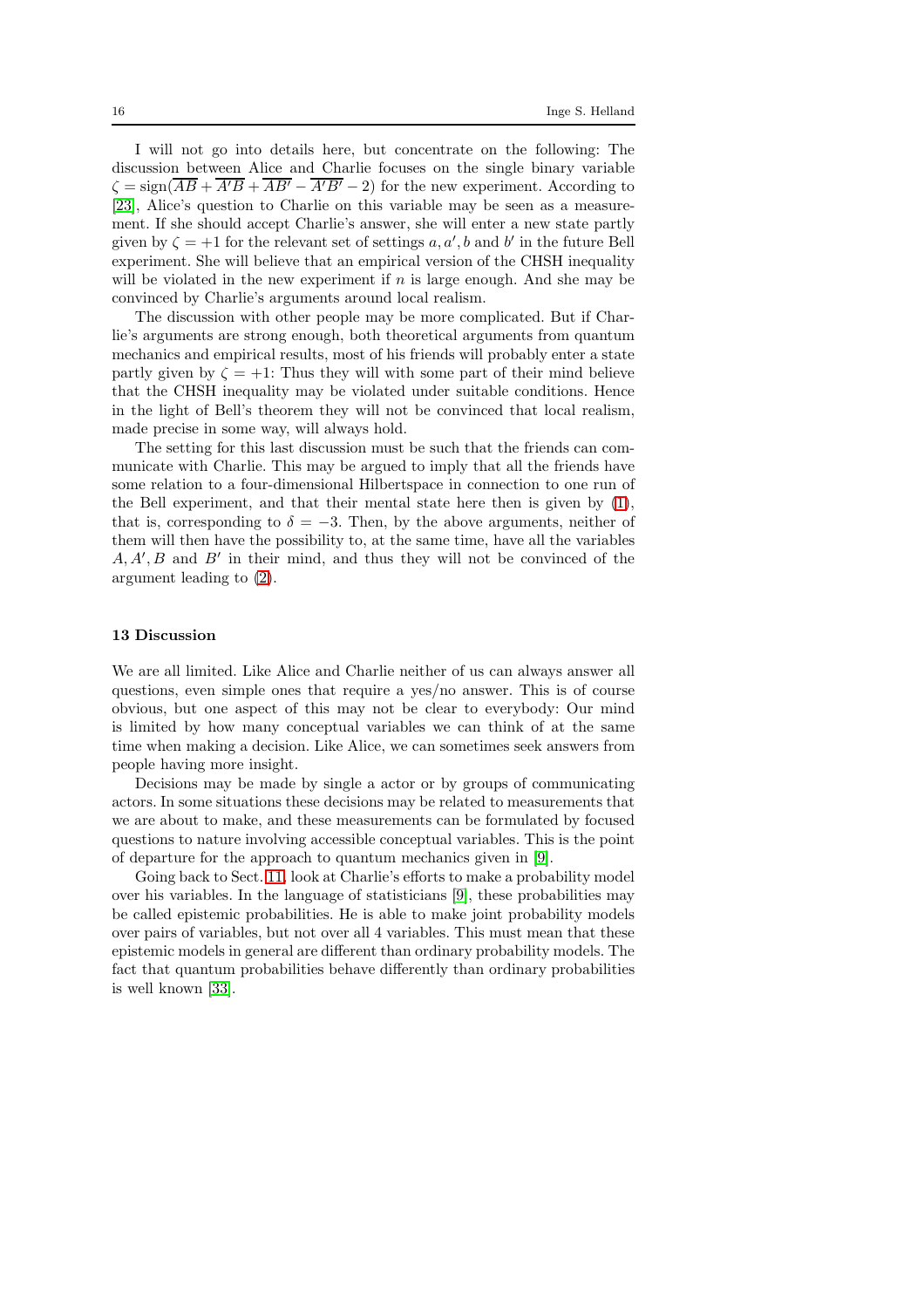#### 14 Conclusions

The discussions around Bell's theorem and the assumptions of local realism may perhaps continue. In my view the paradoxes around this issue may be resolved by considering an actor like Charlie discussed above. After analysing his Bell experiment data, he is convinced that the assumption of local realism cannot hold in general. He has two arguments for this: Empirical results and a belief on the general validity of quantum mechanics. At the same time he is not able to follow the simple arguments leading to the CHSH inequality. As I see it, this may be said to be so because of his limitation: He is simply not able to keep enough variables at the same time in his mind when making his decisions.

My arguments in this paper has partly rested on the epistemic process approach towards quantum theory [\[9\]](#page-17-4). However, the arguments concentrated on the actor Charlie also seem to have some universal validity. It must be concluded that local realism is not longer a universally convincing position, given these arguments. And this can be highlighted by focusing on the world as seen by any specific actor or by a group of different, communicating, actors, all being limited in the specific sense discussed in Sect. [12](#page-14-1) and Sect. [13](#page-15-0) above.

The process of making decisions may in certain situations be a difficult one. In this paper I have argued that individual decisions are dependent on conceptual variables in the mind of the person who makes the decisions. Other decisions are made more rutinely, being determined by our upbringing and by the social context that we live in. In some of our decisions, we are inspired by other people. In our Western culture, religious faith or related, deep issues, may alo play an important part. My own thoughts around this is given in [\[37\]](#page-18-1).

In practice many decisions are made jointly by groups of people that communicate. Also in the latter case a common philosophy and through this, common conceptual variables play a role. Decisions may be initiated by persons that the group look up to. In this world, really cruel and disastrous decisions have also been made in this way. In a civilizest society such decisions should be countered. In an idealized world, all decisions should be made in a way that is rational and at the same time has a high ethical standard. Also, in this ideal world, science in all its variants should lead the way here.

Acknowledgements I am grateful to Chris Ennis and to Peter Morgan for discussions.

#### References

- <span id="page-16-0"></span>1. Nikulov, A.: Could ordinary quantum mechanics be just fine for all practical purposes? Quantum Stud.: Math. Found. 3, 41-55 (2016)
- <span id="page-16-2"></span><span id="page-16-1"></span>2. Bell, J.S.: On the Einstein-Podolsky-Rosen paradox. Physics 1, 195-200 (1964)
- 3. Clauser, J.F., Horne, M.A., Shimony, A. and Holt, R.A.: Proposed experiment to test local hidden-variables theories. Phys. Rev. Lett. 23, 880-884 (1969)
- <span id="page-16-3"></span>4. Aspect, A., Grangier, P. and Roger, G.: Experimental realization of Einstein-Podolsky-Rosen-Bohm Gedankenexperiment: a new violation of Bell's inequalities. Phys. Rev. Lett. 49. 91-94 (1982)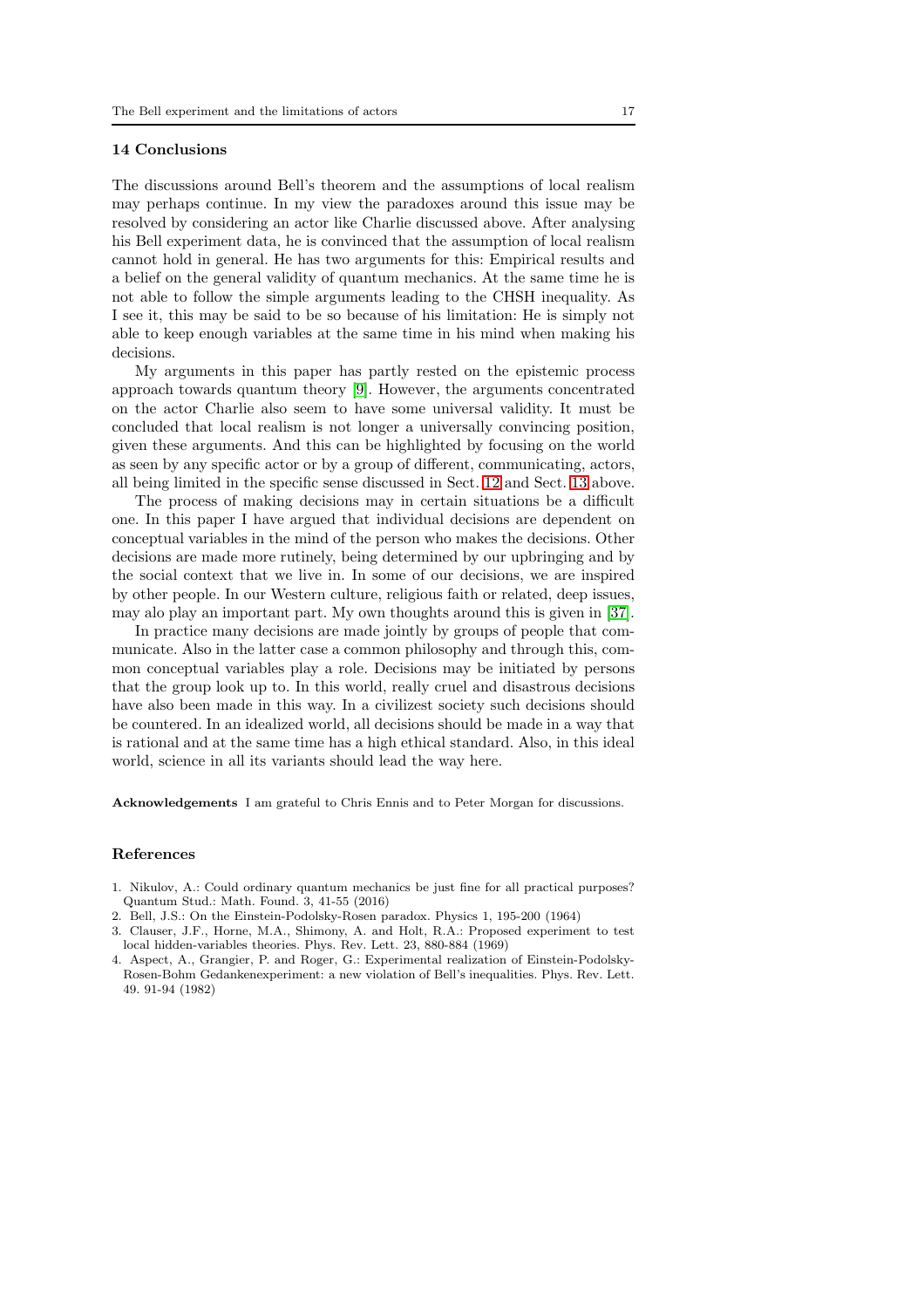- <span id="page-17-0"></span>5. Larsson, J.-Å.: Loopholes in Bell inequality tests of local realism. J. Phys. A: Math. Theor. 47, 424003 (2014)
- <span id="page-17-1"></span>6. Giustina, M., Versteegh, M.A.M, Wengerowsky, S. et al. : Significant-loophole-free test of Bell's theorem with entangled photons. Phys. Rev. Lett. 115, 250401 (2015)
- <span id="page-17-2"></span>7. Shalm, L.K., Meyer-Scott, E. Christensen, B.G. Bierhorst, P. et al.: Strong loophole-free test of local realism. Phys. Rev. Lett. 115, 250402 (2015)
- <span id="page-17-3"></span>8. Schmelzer, I.: EPR-Bell realism as a part of logic. arXiv: 1712.04334v2 [physics.gen-ph] (2018)
- <span id="page-17-4"></span>9. Helland, I.S.: Epistemic Processes. A Basis for Statistics and Quantum Theory. Springer, Berlin. Revised edition (2021)
- <span id="page-17-5"></span>10. Gill, R.D.: Statistics, causality and Bell's theorem. Statistical Science 20 (4), 512-528 (2014)
- <span id="page-17-6"></span>11. Gill, R.D., Weih, G., Zeilinger, A. and Zukowski, M.: Comment on 'Exclusion of time theorem of Bell' by K. Hess and W. Philipp. Europhys. Lett. 61, 282-283 (2003)
- <span id="page-17-7"></span>12. Kupczynski, M.: Is the moon there if nobody looks: Bell inequalities and physical reality. Found. Phys. 8, 273 (2020)
- <span id="page-17-9"></span><span id="page-17-8"></span>13. Lambare, J.P.: On the CHSH form of Bell's inequalities. Found. Phys. 47, 321-326 (2017)
- 14. Stone, M. H.: The Theory of Representations of Boolean Algebras. Transactions of the American Mathematical Society 40, 37-111 (1936)
- <span id="page-17-10"></span>15. Fuchs, C.A.: QBism, the perimeter of Quantum Bayesianism. arXiv: 1003.5209 [quantph] (2010)
- <span id="page-17-12"></span><span id="page-17-11"></span>16. Rovelli, C.: Relational quantum mechanics. Int. J, Theor. Phys. 35, 1637-1657 (1996)
- 17. Zwirn, H.: The measurement problem: Decoherence and convivial solipsism. Found. Phys. 46, 635-667 (2016)
- <span id="page-17-14"></span><span id="page-17-13"></span>18. Mermin, N. D.: What's bad about this habit? Physics Today 62, 8-9 (2009)
- 19. Helland, I.S.: On reconstructing parts of quantum theory from two related maximal conceptual variables. Intern. J. Theor. Phys. 61, 69 (2022a)
- <span id="page-17-15"></span>20. Höhn, P.A.: Quantum theory from rules on information acquisition. Entropy 19 (3). 98 (2017)
- 21. Höhn, P.A.: Toolbox for reconstructing quantum theory from rules on information acquisition. Quantum 1, 38 (2017)
- <span id="page-17-16"></span>22. Höhn, P.A. and Wever, C.S.P.: Quantum theory from questions. Phys. Rev. A 95, 012102 (2017)
- <span id="page-17-17"></span>23. Zwirn, H.: The measurement problem: Decoherence and Convivial Solipsism. Found. Phys. 46, 635-667 (2016)
- 24. Schweder, T. and Hjort, N.L.: Confidence, Likelihood, Probability. Statistical Inference with Confidence Distributions. Cambridge University Press (2016)
- <span id="page-17-18"></span>25. Cox, D.: Some problems connected with statistical inference. Annals of Statistics 29, 357-372 (1958)
- <span id="page-17-19"></span>26. Helland, I.S.: Simple counterexamples against the conditionality principle. The American Statistician 49, 351-356 (1995)
- <span id="page-17-20"></span>27. Yukalov, V.I. and Sornette D.: How brains make decisions. Springer Proceedings in Physics 150, 37-53 (2014)
- <span id="page-17-21"></span>28. Busemeyer, J. R., & Bruza, P.: Quantum models of cognition and decision. Cambridge: Cambridge University Press (2012)
- <span id="page-17-22"></span>29. Pothos, E. M., & Busemeyer, J. R.: Can quantum probability provide a new direction for cognitive modeling? With discussion. Behavioral and Brain Sciences, 36, 255–327 (2013)
- 30. Pothos, E.M. & Busemeyer, J.R.: Quantum cognition. Ann. Rev. Psychol. 73, 749-778  $(2022)$
- <span id="page-17-23"></span>31. Susskind, L. and Friedman, A: Quantum Mechanics. The Theoretical Minimum. Basic Books, New York (2014)
- <span id="page-17-24"></span>32. Yukalov, V.I., Yukalova, E.P. and Sornette, D.: Information processing by networks of quantum decision makers. Physica A: Statistcal Mechanics and its Applications 492, 747-768 (2018)
- <span id="page-17-26"></span><span id="page-17-25"></span>33. Khrennikov, A.: Ubiquitous quantum structure. Berlin: Springer (2010)
- 34. Perelomov, A.: Generalized Coherent States and Their Applications. Springer, Berlin (1986)
- <span id="page-17-27"></span>35. Helland, I.S.: Steps Towards a Unified Basis for Scientific Models and Methods. Singapore: World Scientific (2010)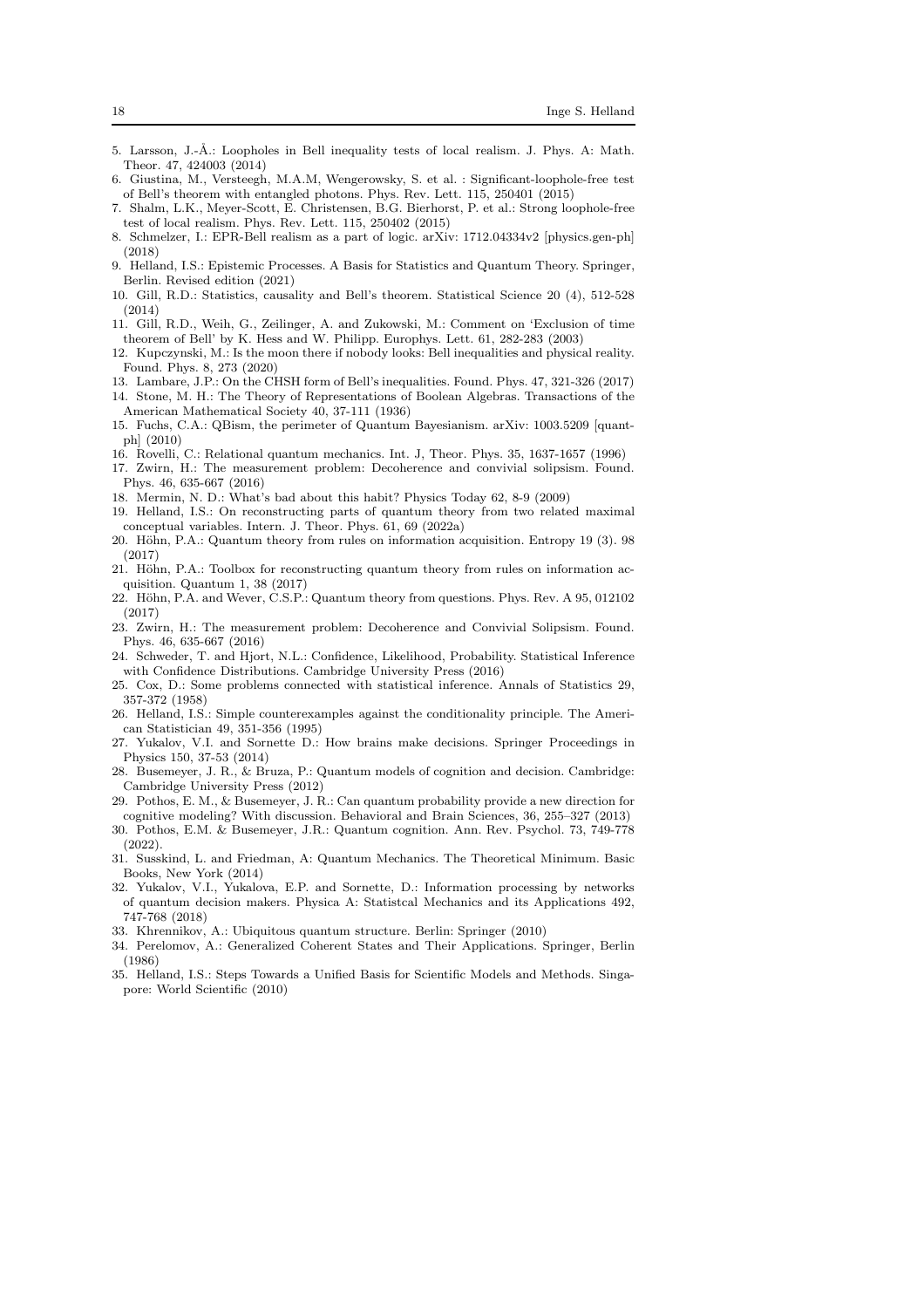<span id="page-18-0"></span>36. Helland, I.S.: Epistemological and ontological aspects of quantum theory. arXiv: 2112.10484 [quant-ph] (2022b)

<span id="page-18-1"></span>37. Helland, I.S.: On religious faith, Christianity, and the foundation of quantum mechanics. Europ. J. Theol. Philos. 2 (1), 10-17 (2022c)

#### Appendix. Operators and their properties.

In [\[19\]](#page-17-14) I took as a point of departure Chapter 2 in Perelomov [\[34\]](#page-17-26), which discusses coherent states for arbitrary Lie groups. Let  $G$  be a transitive group acting on the space  $\Omega_{\theta}$  associated with some conceptual variable  $\theta$  and  $U(q)$ its unitary irreducible representation acting on the Hilbert space  $H$ . I will assume that  $G$  has a trivial isotropy group, so that the elements  $g$  of  $G$  are in one-to-one correspondence with the values of  $\theta$ .

As in [\[19\]](#page-17-14) (and in [\[9\]](#page-17-4)) take a fixed vector  $|\theta_0\rangle$  in H, and consider the set  $\{|\theta\rangle\}$ , where  $|\theta\rangle = U(q)|\theta_0\rangle$  with g corresponding to the value  $\theta$ . It is not difficult to see that two vectors  $|\theta^1\rangle$  and  $|\theta^2\rangle$  correspond to the same state, i.e., differ by a phase factor  $(|\theta^1\rangle = \exp(i\alpha)|\theta^2\rangle$ ,  $|\exp(i\alpha)| = 1$ , only if  $U(g^{2,-1}g^1)|\theta_0\rangle = \exp(i\alpha)|\theta_0\rangle$ , where  $g^1$  corresponds to  $\theta^1$  and  $g^2$  corresponds to  $\theta^2$ . Suppose  $E = \{e\}$  is a subgroup of the group G, such that its elements have the property

<span id="page-18-2"></span>
$$
U(e)|\theta_0\rangle = \exp[i\alpha(e)]|\theta_0\rangle. \tag{13}
$$

When the subgroup  $E$  is maximal, it will be called the isotropy subgroup for the state  $|\theta_0\rangle$ . More precisely, it is the isotropy subgroup of the group  $U(G)$ corresponding to this state.

The construction shows that the vectors  $|\theta\rangle$  corresponding to a value  $\theta$  and thus to an element  $q \in G$ , for all the group elements q belonging to a left coset class of  $G$  with respect to the subgroup  $E$ , differ only in a phase factor and so determine the same state. Choosing a representative  $g(x)$  in any equivalence class x, one gets a set of states  $\{|\theta_{g(x)}\rangle\}$ , where  $x \in X = G/E$ . Again, using the correspondence between g and  $\theta$ , I will write these states as  $\{|\theta(x)\rangle\}$ , or in a more concise form  $\{|x\rangle\}, |x\rangle \in \mathcal{H}$ .

**Definition A1** The system of states  $\{|\theta\rangle = U(g)|\theta_0\rangle\}$ , where g corresponds to  $\theta$  as above, is called the coherent-state system  $\{U, |\theta_0\rangle\}$ . Let E be the isotropy subgroup for the state  $|\theta_0\rangle$ . Then the coherent state  $|\theta(q)\rangle$  is determined by a point  $x = x(g)$  in the coset space  $G/E$  corresponding to g and to  $|\theta(g)\rangle$  is defined by  $|\theta(g)\rangle = \exp(i\alpha)|x\rangle, |\theta_0\rangle = |0\rangle.$ 

**Remark.** The states corresponding to the vector  $|x\rangle$  may also be considered as a one-dimensional subspace in H, or as a projector  $\Pi_x = |x\rangle\langle x|$ ,  $\dim\mathcal{H}_x=1$ , in H. Thus the system of coherent states, as defined above, determines a set of one-dimensional subspaces in  $H$ , parametrized by points of the homogeneous space  $X = G/E$ .

In [\[19\]](#page-17-14) this theory is generalized to the case with two maximally accessible conceptual variables  $\theta$  and  $\eta$  connected through an underlying inaccessible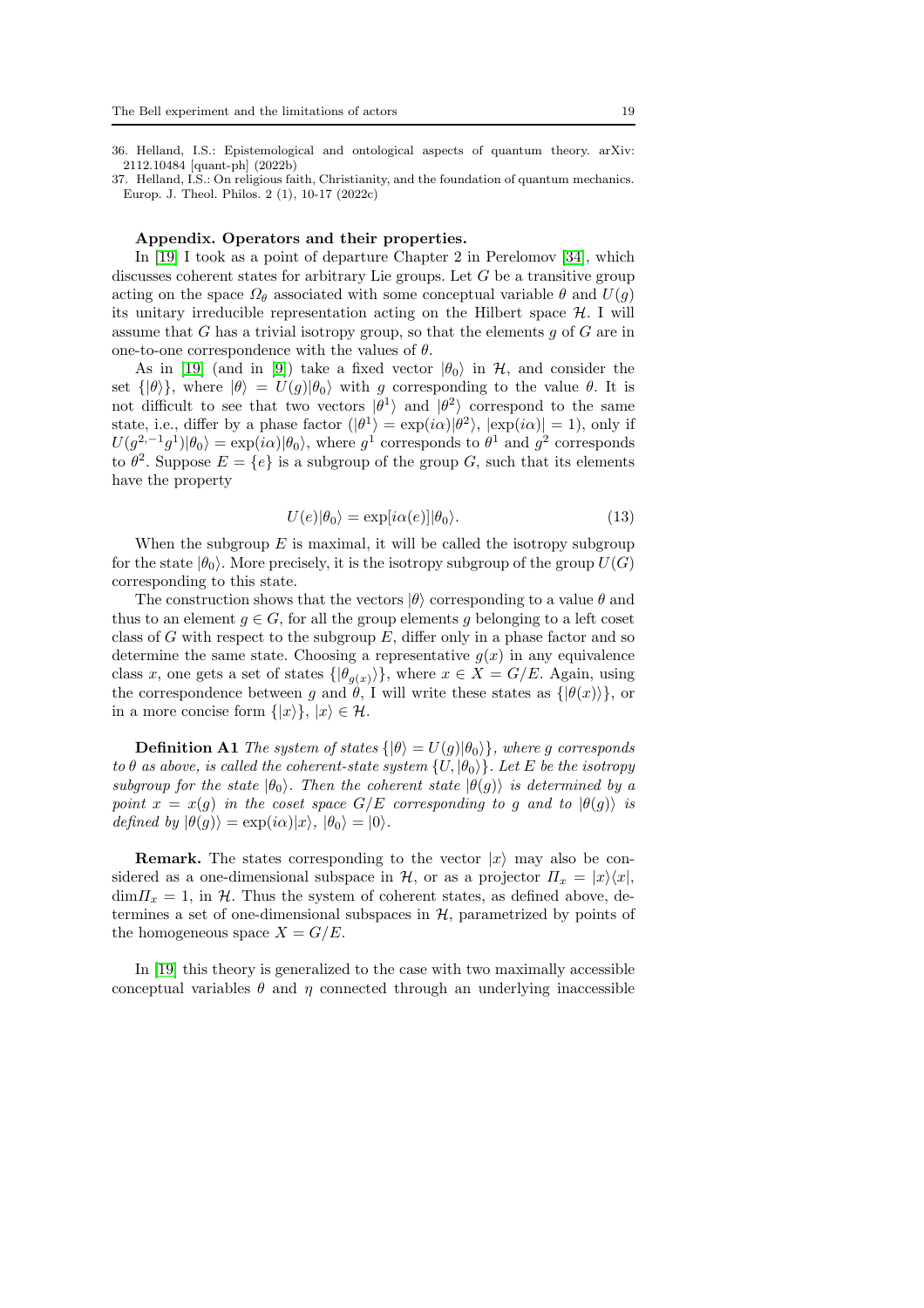variable  $\phi$  by a transformation k of the underlying space  $\Omega_{\phi}$  by  $\eta(\phi) = \theta(k\phi)$ . For this case define  $\psi = (\theta, \eta)$ . It is shown in [\[19\]](#page-17-14) that a group N can be defined on  $\psi$  given by the group G above and its isomorphic 'copy' H acting on  $\eta$ . Let M be the isotropy subgroup of N corresponding to E above, and define the coset  $Z = N/M$ . Then it is shown in [\[19\]](#page-17-14) that there is an irreducible representation  $W(\cdot)$  acting on N, formed by the representation  $U(\cdot)$  of G and the corresponding representation  $V(\cdot)$  of H. These are acting on the same Hilbert space H, and this implied states  $|\psi(\phi)\rangle = W(n)|\psi_0\rangle$  constructed as above, defined on the same Hilbert space, and that they satisfy a resolution of the identity

<span id="page-19-0"></span>
$$
\int |\psi\rangle\langle\psi|\nu(d\psi) = I \tag{14}
$$

for a left-invariant measure  $\nu$  on  $\Psi = {\psi}.$ 

Furthermore, it is shown that  $z = (x, y)$ , where x is an element of X and y is an element of the corresponding coset  $Y = H/F$ . Here F is the subgroup of  $H$  corresponding to the subgroup  $E$  of  $G$ .

In fact, the situation here is completely symmetric between  $(\theta, G, E, X)$  on the one side and  $(\eta, H, F, Y)$  on the other side. Furthermore, the transformations N on  $\psi = (\theta, \eta)$  are constructed from independent transformations in G on  $\theta$  and transformations in H on  $\theta$ . Then it is reasonable to assume that the measure  $\nu$  in [\(14\)](#page-19-0) can be written as  $\nu(d\psi) = \rho(dx)\rho(dy)$  for some marginal measure  $\rho$ .

From this, the operators corresponding to  $\theta$  and  $\eta$  can be defined by

$$
P(x) = \int_{Y} |\psi\rangle\langle\psi|\rho(dy), \qquad (15)
$$

and

<span id="page-19-1"></span>
$$
A^{\theta} = \int_{X} \theta(x) P(x) \rho(dx).
$$
 (16)

Similarly:

$$
Q(y) = \int_X |\psi\rangle\langle\psi|\rho(dx),\tag{17}
$$

and

$$
A^{\eta} = \int_{Y} \xi(y)Q(y)\rho(dy). \tag{18}
$$

Here, to recall, y is defined as an element of the homogeneous space  $Y =$  $H/F$ , where H is a transitive group, isomorphic to G, acting on the space  $\Omega_n$ on which  $\eta$  varies, and F is the subgroup of H corresponding to E of G.

For conceptual variables  $\xi$  that are not maximally accessible, we can always write  $\xi = f(\theta)$  for some maximal  $\theta$ , and an operator for  $\xi$  can be found by using the spectral theorem on the operator  $A^{\theta}$  (cp. equation (4.30) in [\[9\]](#page-17-4)).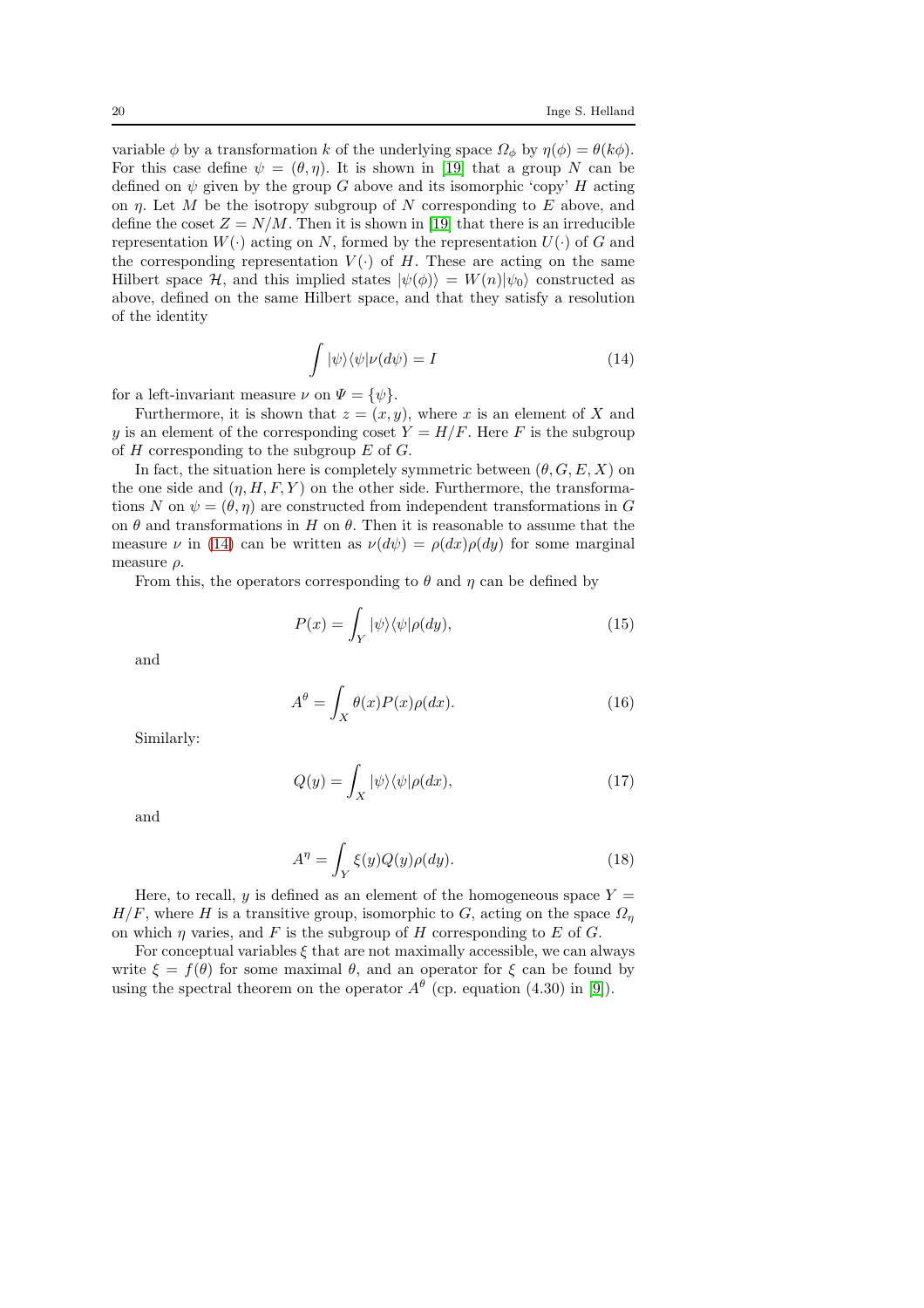To illustrate the theory, I will prove an important result, a correction/ precision of Theorem 4.2 in [\[9\]](#page-17-4). Then first I have to define the notion of permissibility.

**Definition A2** The function  $\theta(\cdot)$  on a space  $\Omega_{\phi}$  upon which a group of  $transformations K is defined, is said to be permissible if the following holds:$  $\theta(\phi_1) = \theta(\phi_2)$  implies  $\theta(k\phi_1) = \theta(k\phi_2)$  for all  $k \in K$ .

This notion is studied thoroughly in [\[35\]](#page-17-27). The main conclusion is that if  $\theta(\cdot)$  is permissible, then there is a group G acting on the image space  $\Omega_{\theta}$  such that  $g(\theta(\phi))$  is defined as  $\theta(k\phi)$ ;  $k \in K$ . The mapping from K to G is an homomorphism. If K is transitive on  $\Omega_{\phi}$ , then G is transitive on  $\Omega_{\theta}$ . (Lemma 4.3 in [\[9\]](#page-17-4).) It is easy to show that G has a trivial isotropy group if K has a trivial isotropy group.

**Theorem A1** Assume that the function  $\theta(\cdot)$  is permissible with respect to a group K acting on  $\Omega_{\phi}$ . Assume that K is transitive and has a trivial isotropy group. Let  $T(\cdot)$  be a unitary representation of K such that the coherent states  $T(k)|\psi_0\rangle$  are in one-to-one correspondence with k. For any transformation  $t \in K$  and any such unitary representation  $T$  of  $K$ , the operator  $T(t)^\dagger A^\theta T(t)$ is the operator corresponding to  $\theta'$  defined by  $\theta'(\phi) = \theta(t\phi)$ .

Proof. By  $(16)$  we have

<span id="page-20-0"></span>
$$
T(t^{-1})A^{\theta}T(t) = \int_X \theta(x)P_t(x)\rho(dx),\tag{19}
$$

where

<span id="page-20-1"></span>
$$
P_t(x) = \int_Y |\psi(t^{-1}\phi)\rangle\langle\psi(t^{-1}\phi)|\rho(dy). \tag{20}
$$

To show this, we need to prove that  $T(t^{-1})|\psi(\phi)\rangle = |\psi(t^{-1}\phi)\rangle$ .

Note that  $t^{-1}\phi$ , permissibility and  $\theta = \theta(\phi)$ ,  $\eta = \eta(\phi)$  induces from t a new transformation s acting on  $\psi = (\theta, \eta)$ . Consider  $s^{-1}(\theta, \eta) = s^{-1}(g, h)$  from the one-to-one correspondence between  $\theta$  and  $g$  and between  $\eta$  and  $h$ . Let  $S(s^{-1}) =$  $T(t^{-1})$  under this correspondence. Then  $T(t^{-1})|\psi(\phi)\rangle = S(s^{-1})|\psi\rangle$ , where  $|\psi\rangle = T(k)|\psi_0\rangle$  is the vector i H which is in one-to-one correspondence with the group element k, which generates  $q = q(k)$  and hence  $\theta$  by permissibility. Now the group  $H$ , which corresponds to a copy of  $G$ , can also be seen as generated by K, so  $h = h(k)$ . This implies that  $(q, h)$  is a function of k, and by permissibility also  $\psi = (\theta, \eta)$  is a function of k. Since the two maximally accessible variables  $\theta$  and  $\eta$  determine the Hilbert space, this function must be one-to-one.

Write the group elements  $s^{-1}(g,h)$  as  $(g',h')$ , new members of groups G and H acting on  $\theta$  and  $\eta$ , respectively. Let again E be the subgroup of G constructed as in  $(13)$ , and let F be the corrsponding subgroup of H. Write  $X = G/E$  and  $Y = H/F$ . The new elements of these cosets may be defined as  $x' = t^{-1}x$  and  $y' = t^{-1}y$ , respectively. This gives an element  $z' = (x', y')$ , and